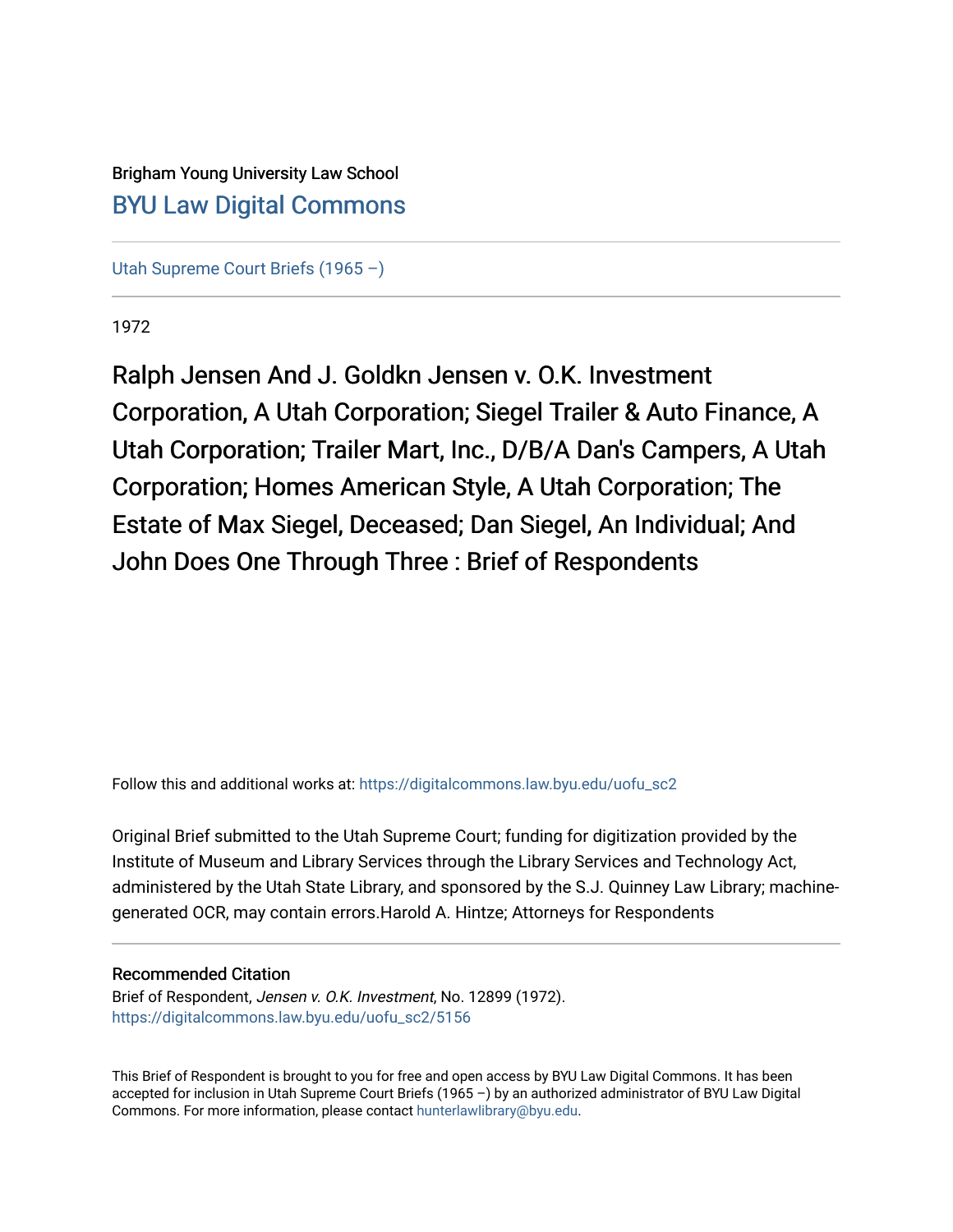# **IN THE SUPREME COURT OF THE STATE OF UTAH**

RALPH JENSEN and J. GOLDEN JENSEN,

 $\mathbf{r}$ 

f **1** 

 $\mathbf{I}$ 

 $\mathbf{I}$ 

**l** 

*Plaintiffs-Respondents,* 

vs.

0. K. INVESTMENT CORPO-RATION, a Utah corporation; SIEGEL TRAILER & AUTO FINANCE, a Utah corporation; TRAILER MART, INC., d/b/a DAN'S CAMPERS, a Utah corporation; HOMES AMERICAN STYLE, a Utah corporation; the ESTATE OF MAX SIEGEL, Deceased; DAN SIEGEL, an individual; and JOHN DOES ONE THROUGH THREE,

Case No. 12899

*Defendants* -*Appellants.* 

# **BRIEF OF RESPONDENTS**

Appeal from summary judgment of the District Court of Salt Lake County, State of Utah

> HAROLD A. HINTZE 315 East Second South, Suite 700 Salt Lake City, Utah Attorney for Plaintiffs-*Respondents*

 $\begin{matrix} \n\end{matrix}$ RICHARD L. BLANCK JOHN M. BRADLEY 455 South Third East Salt Lake City, Utah *Attorneys /or Defendants* -*Appellants* 

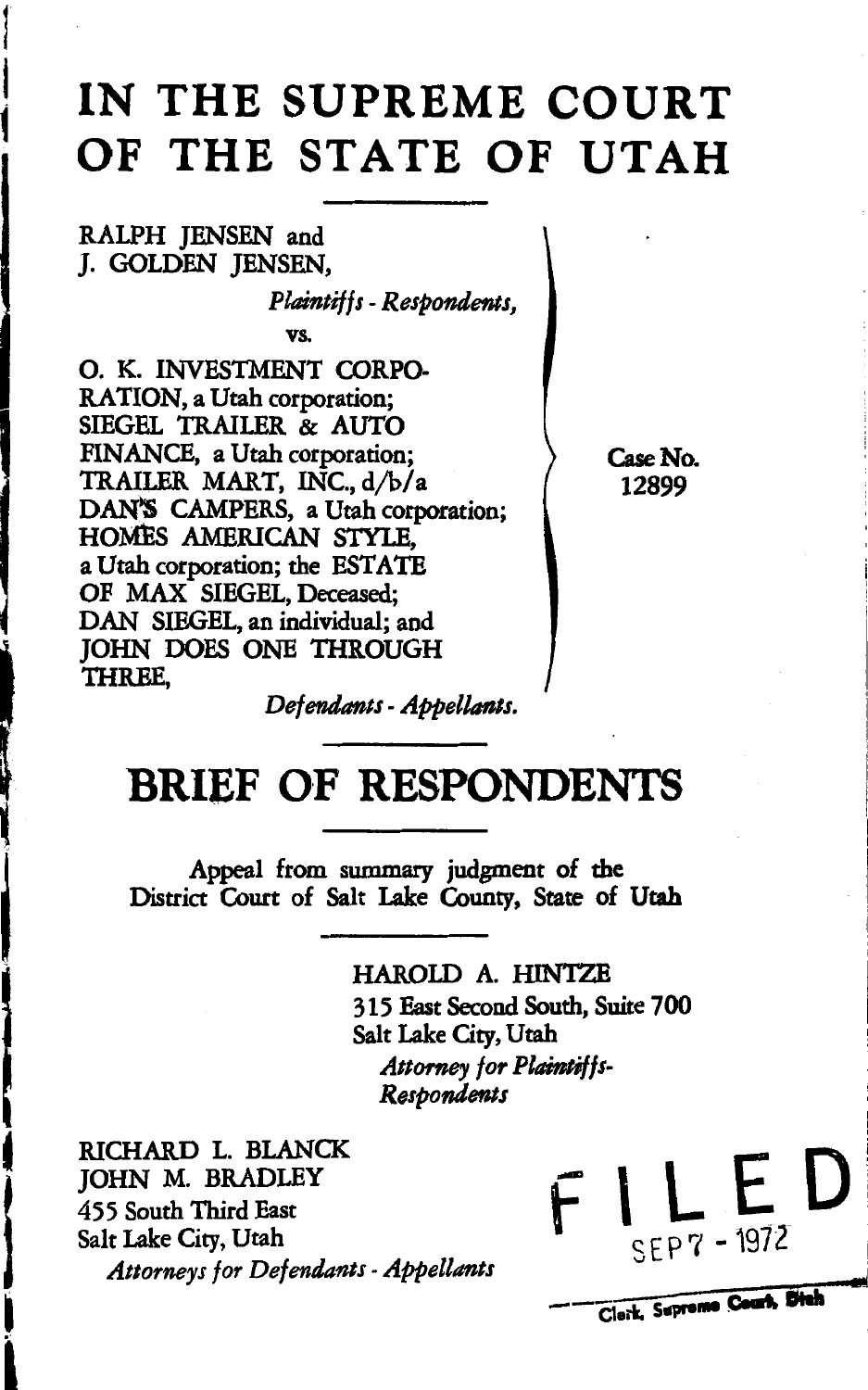## TABLE OF CONTENTS

|                                                                                                                                                                                                                                                                                    | 1              |
|------------------------------------------------------------------------------------------------------------------------------------------------------------------------------------------------------------------------------------------------------------------------------------|----------------|
| DISPOSITION BEFORE THE DISTRICT COURT                                                                                                                                                                                                                                              | $\overline{2}$ |
|                                                                                                                                                                                                                                                                                    | 2              |
|                                                                                                                                                                                                                                                                                    | 7              |
| POINT I<br>THE TRIAL COURT PROPERLY GRANTED<br>SUMMARY JUDGMENT IN FAVOR OF RE-<br>SPONDENTS BECAUSE APPELLANTS WERE<br>MERE TENANTS FROM MONTH TO MONTH,<br>OR, AT BEST, SUBTENANTS, AND AS SUCH<br>HAD NO RIGHT TO EXERCISE THE ORIGI-<br>NAL LESSEE'S OPTION TO RENEW           | $\overline{7}$ |
| POINT II<br>APPELLANT DAN'S CAMPERS AND HOMES<br>AMERICAN STYLE, INC. ARE SUBTENANTS<br>AND NOT ASSIGNEES OF THE ORIGINAL                                                                                                                                                          | 10             |
| POINT III<br>ASSUMING ARGUENDO DAN'S CAMPERS<br>AND NOT MAX SIEGEL IS THE LESSEE UN-<br>DER THE SECOND LEASE AGREEMENT, THE<br>SECOND LEASE IS A SUBLEASE AND NOT AN<br>ASSIGNMENT OF THE ORIGINAL LEASE,<br>AND THE SUBLESSEE HAS NO RIGHT TO<br>EXERCISE THE OPTION TO RENEW THE |                |
| POINT IV<br>THE DOCTRINE OF ESTOPPEL, IF APPLIC-<br>ABLE IN THIS CASE, WOULD CREATE ONLY<br>A TENANCY FROM MONTH TO MONTH                                                                                                                                                          |                |

Í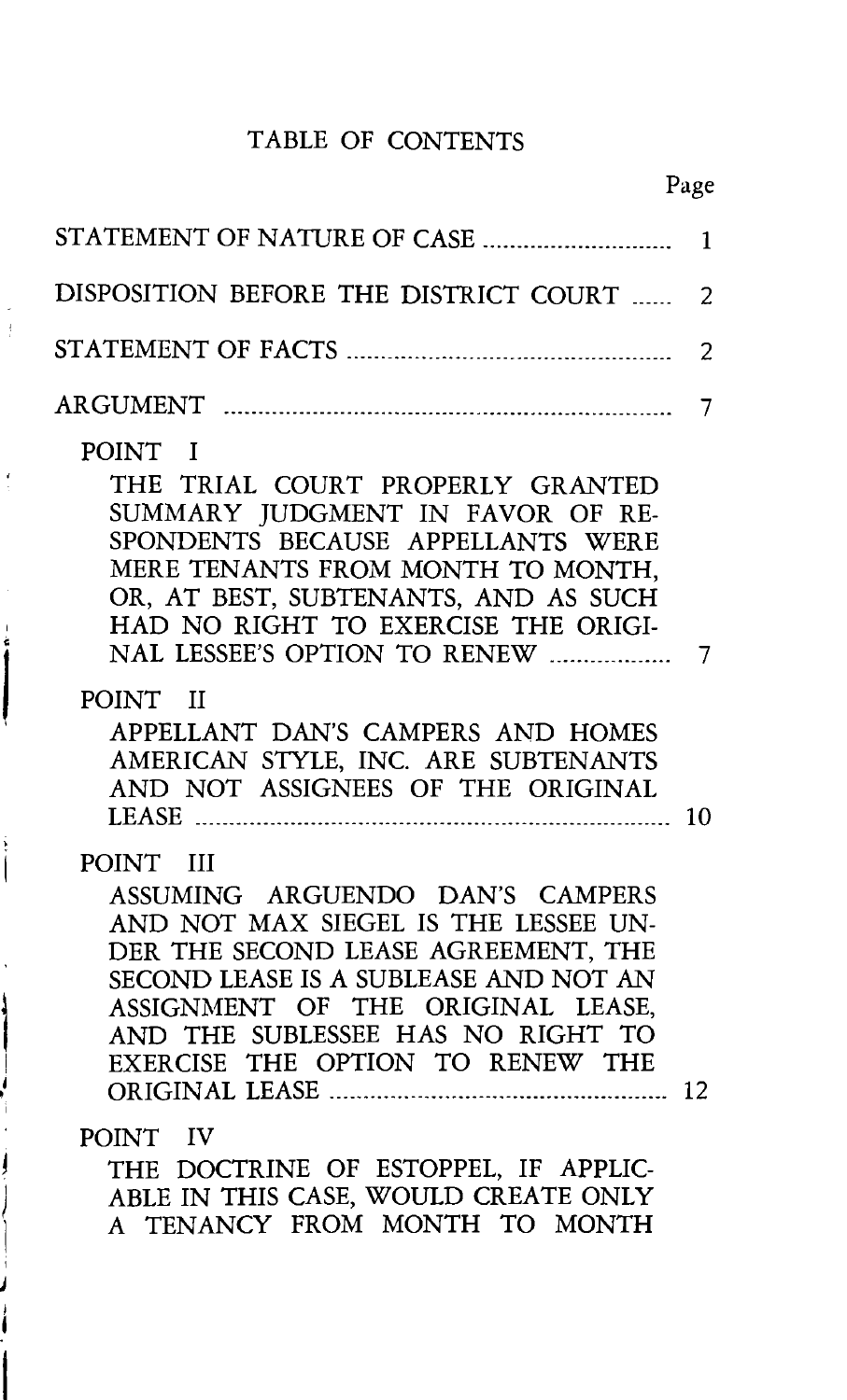## TABLE OF CONTENTS (Continued)

Page

| AND WOULD NOT VEST OR TRANSFER TO<br>APPELLANTS RIGHTS BELONGING TO THE |    |
|-------------------------------------------------------------------------|----|
| POINT V                                                                 |    |
| THERE IS NO EVIDENCE OF THE EXISTENCE                                   |    |
| OF ANY MATERIAL FACT IN DISPUTE IN                                      |    |
| THIS MATTER AND SUMMARY JUDGMENT                                        |    |
| WAS PROPER DISPOSITION OF THIS MATTER 20                                |    |
| POINT VI                                                                |    |
| RESPONDENTS TAKE NO ISSUE WITH THE                                      |    |
| ARGUMENTS SET FORTH IN POINT IV OF                                      |    |
| APPELLANTS' BRIEF AND WOULD CONSENT                                     |    |
| TO MODIFICATION OF THE DISTRICT                                         |    |
| COURT'S JUDGMENT OF UNLAWFUL DE-                                        |    |
| TAINER TO EXCLUDE FROM THE EFFECT                                       |    |
| THEREOF THE DEFENDANTS SIEGEL TRAIL-                                    |    |
| ER & AUTO FINANCE COMPANY, THE                                          |    |
| ESTATE OF MAX SIEGEL AND DAN SIEGEL  21                                 |    |
|                                                                         | 21 |

### AUTHORITIES CITED

## **CASES**

| Audoban Hotel Company v. Brunnig,                              |  |  |  |  |
|----------------------------------------------------------------|--|--|--|--|
|                                                                |  |  |  |  |
| Cifelli v. Santamaria, 75 A. 434 (New Jersey, 1910)  8         |  |  |  |  |
| Coughlin v. Blaire, 41 Cal. 2d 587, 262 P.2d 305 (1953) 11     |  |  |  |  |
| Dries v. Trenton Oil Company,                                  |  |  |  |  |
| Greenwood v. Jackson,<br>102 Utah 161, 128 P.2d 282 (1942)  19 |  |  |  |  |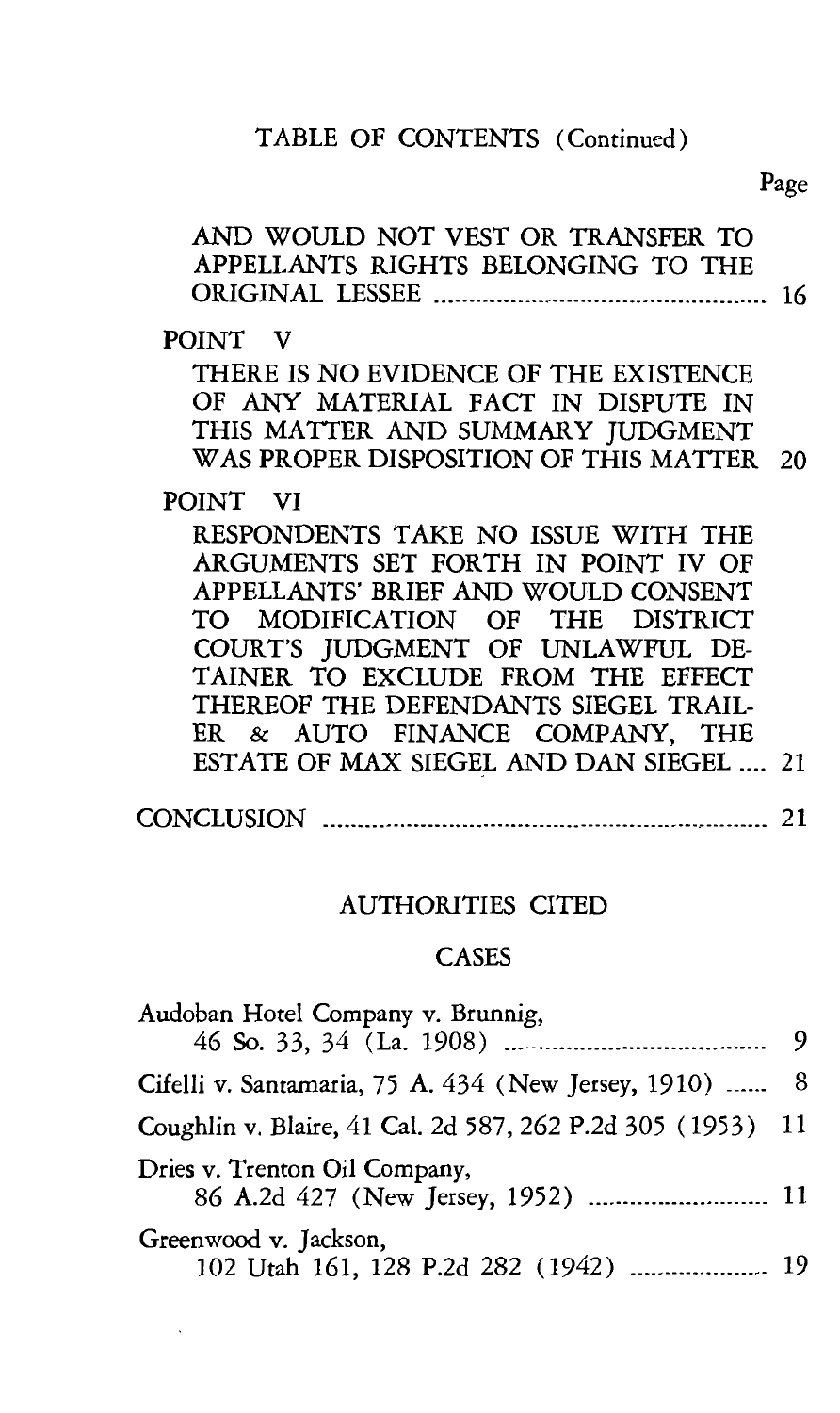## TABLE OF CONTENTS (Continued)

| -- |
|----|
|----|

| Groth v. Continental Oil Company,                                                              |  |
|------------------------------------------------------------------------------------------------|--|
| Loudave Estates, Inc. v. Crossroads Improvement<br>Company, Inc., 214 NW Supp. 2d 72 (1961)  8 |  |
| Morrison v. Nelson, 213 P.2d 335 (Wash., 1951)  13                                             |  |
| Novosat v. Clary, 431 S.W.2d 422, 427 (Texas, 1968)  9                                         |  |
| Otis Elevator Company v. Barry,<br>28 Cal. App. 2d 430, 82 P.2d 704 (1938)  11                 |  |
| Utah Loan & Trust Company v. Garbutt,<br>6 Utah 342, 23 P.758 (1890)  17                       |  |
| Weintraub v. Weingart, 277 P. 752 (Cal., 1929)  13                                             |  |
| M. B. Zeidman v. A. Davis,                                                                     |  |

### OTHER AUTHORITIES

ł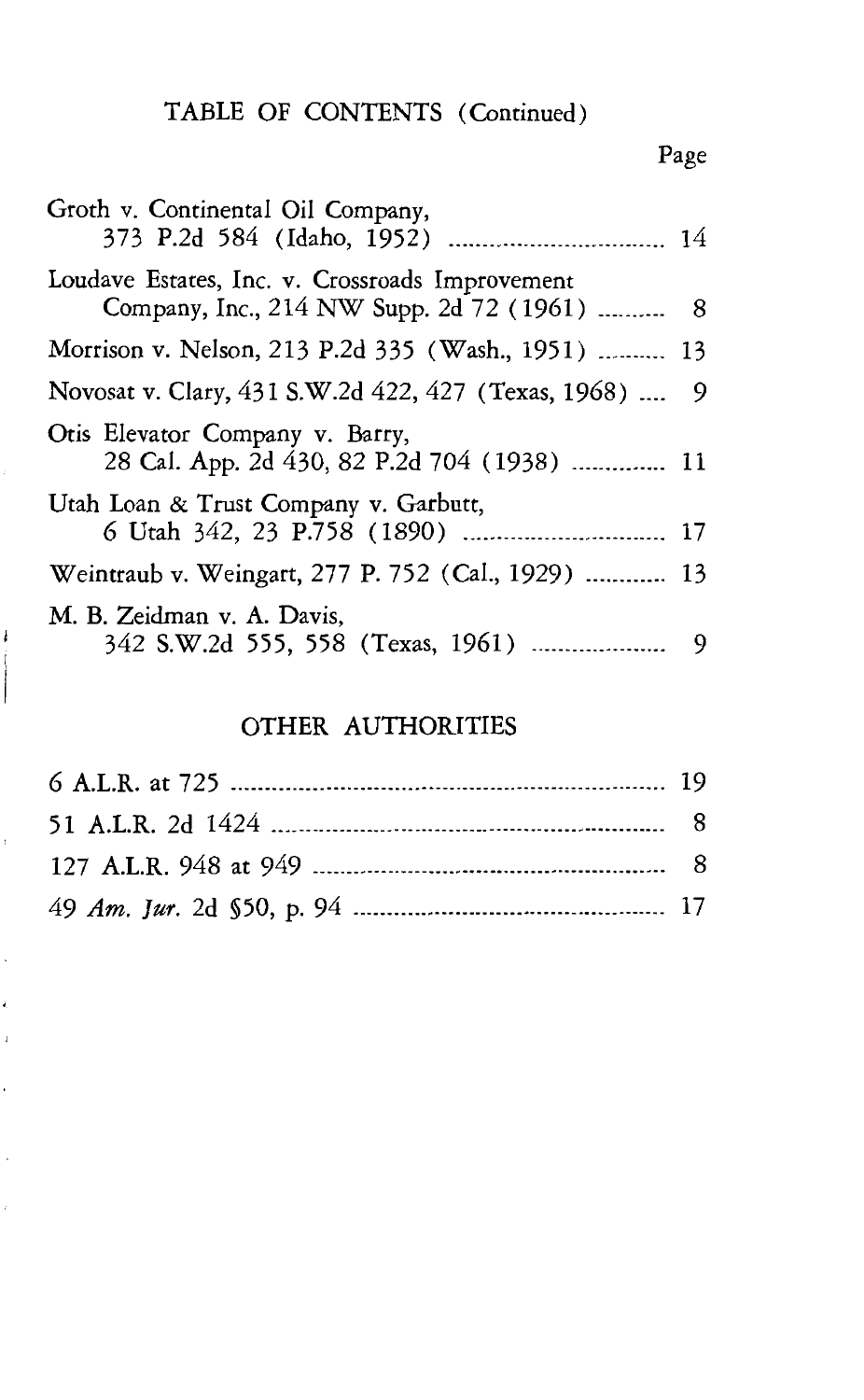# **IN THE SUPREME COURT OF THE STATE OF UTAH**

#### RALPH JENSEN and *].* GOLDEN JENSEN,

*Plaintiffs* - *Respondents,* 

vs.

0. K. INVESTMENT CORPO-RATION, a Utah corporation; SIEGEL TRAILER & AUTO FINANCE, a Utah corporation; TRAILER MART, INC., d/b/a DAN'S CAMPERS, a Utah corporation; HOMES AMERICAN STYLE, a Utah corporation; the ESTATE OF MAX SIEGEL, Deceased; DAN SIEGEL, an individual; and JOHN DOES ONE THROUGH THREE,

Case No. 12899

*Defendants-Appellants.* 

# **BRIEF OF RESPONDENTS**

#### STATEMENT OF NATURE OF CASE

Respondents accept the Statement of Nature of Case as set forth in Appellants' Brief except that the second sentence on page 2 of Appellants' Brief should read: "Respondents, owners of the property in question, claim that 0. K. Investment Corporation (hereinafter referred to as "O. K.") leased the premises from the respondents and subsequently sublet the premises to MAX SIEGEL {rather than DAN'S CAMPERS as stated by the Appellant}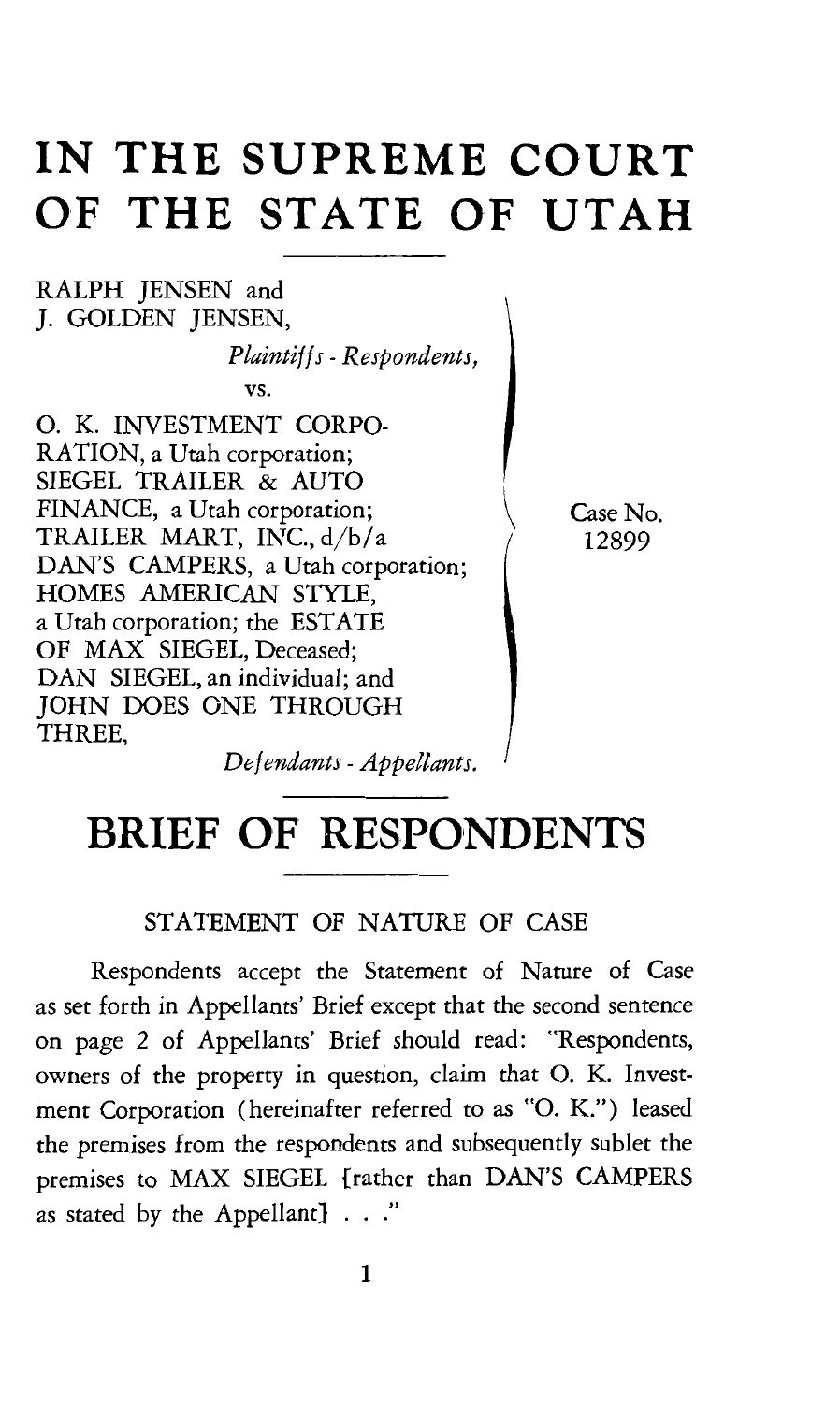#### DISPOSITION BEFORE THE DISTRICT COURT

After the filing of a Complaint, an Answer and Counterclaim, a Reply to Counterclaim, affidavits and various other documents, Respondents filed a written motion for summary judgment and Appellants made oral motion for summary judgment at the hearing on said motion. On April 24, 1972, the Third Judicial District Court for Salt Lake County, State of Utah, Judge James S. Sawaya, presiding, denied Appellants' motion for summary judgment and entered summary judgment in favor of the Respondents. Appellants thereafter filed a notice of appeal and a supersedeas bond, which stayed execution of the judgment pending this appeal.

#### STATEMENT OF FACTS

Numerous statements set forth as "facts" in Appellants' brief are, in fact, merely counsel's interpolation of the evidence, are entirely unsupported, and in some cases are directly contrary to the evidence on file in this matter. By misrepresenting to this Court the facts, Appellants have avoided the main issues which were before the -District Court on summary judgment. Before setting out its statement of facts, therefore, Respondents respectfully submit that the following critical statements set forth by the Appellants and italicized herein are not supported by the record:

> In June of 1948, *Max Siegel organized appellant,* Siegel Trailer and Auto Finance Company, a Utah corporation...

> Later, in November of 1952, *he also organized appellant,* Trailer Mart, Inc., a Nevada corporation, which was authorized to do business in the State of Utah in January, 1968, under the name of Dan's Campers 'N Trailers. . . .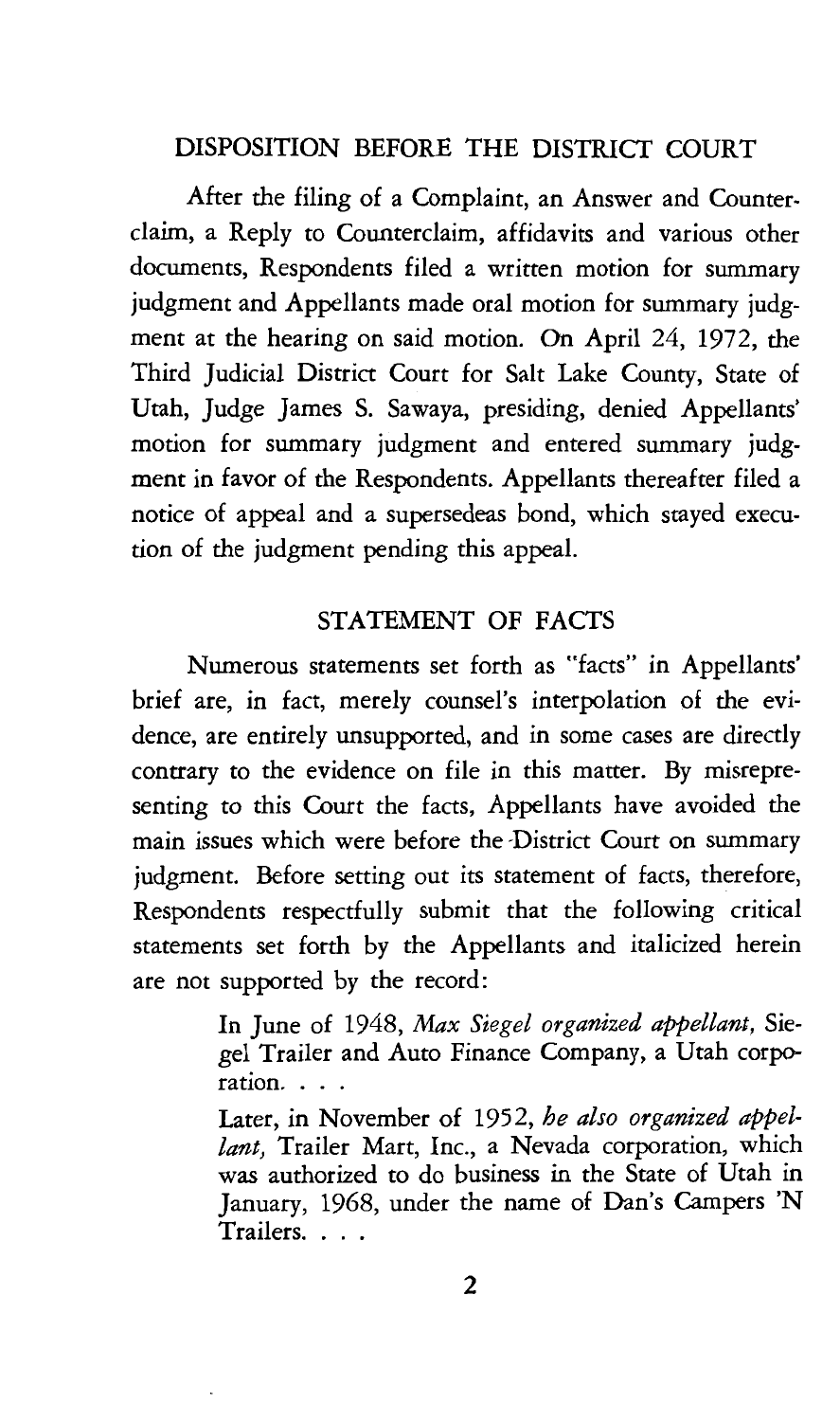Max Siegel was president, *director and major stockholder of both of these corporations* from their inception until his death on June  $3, 1969$ ...

On the same day {January 1, 1968, being the day the original lease was executed} respondents consented in writing to *a transfer* of the premises by 0. K. for the purpose of establishing a recreational vehicle dealer $ship. \ldots$ 

Also on the same day, 0. K. and Max Siegel, *acting for and on behalf of appellant, Dan's Campers, as president thereof,* entered into an agreement entitled "Lease" whereby the premises were *transferred to appellant, Dan's Campers,* for a period of one year with one option to renew for an additional two years and three additional options to renew which are identical with those provided in the original Lease. . . .

On December 8, 1970, *appellant, Dan's Campers, sent a letter to respondent,* Ralph Jensen, accompanied by a check made payable to respondent, Ralph Jensen, in the sum of \$250.00 for the proportionate share of the real property taxes due for the year 1970, *and explaining that appellant, Dan's Campers, was exercising the option to renew* the Lease for the period of January 1, 1971, through December 31, 1972, at the increased rental of  $$250.00$ , as per the original Lease. . . .

Mr. Jensen indicated his approval of such *construction upon and improvement of the premises.* Thereafter, Homes American Style, Inc. installed a *sales office and located two modular display homes on the premises at the substantial expense of approximately* \$40,000.

The facts as indicated by the record on file herein are more correctly stated as follows:

On or about January 1, 1968, RALPH JENSEN, and J. GOLDEN JENSEN, as lessors, leased a parcel of real property commonly known as 6210 South State Street, Salt Lake County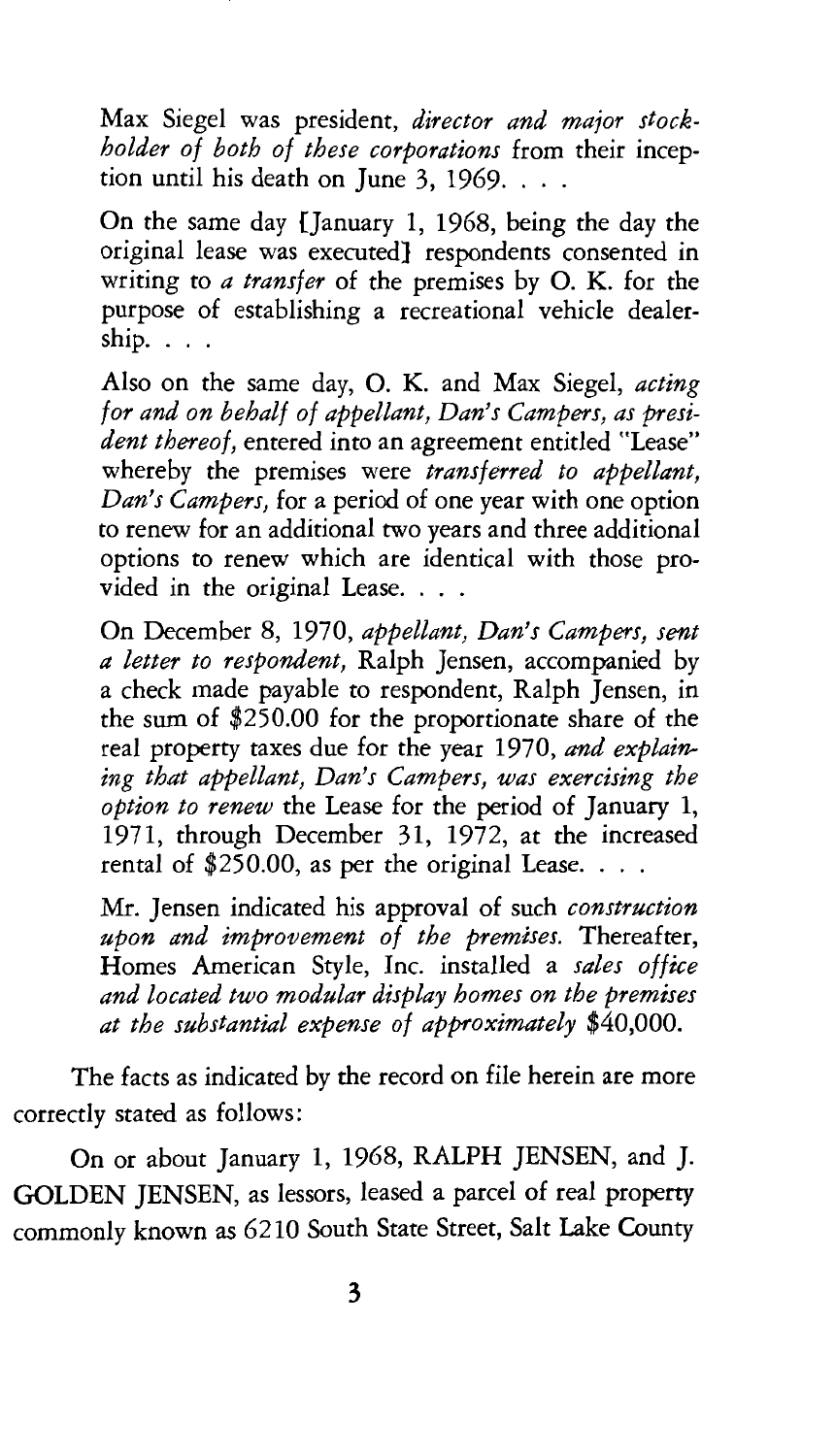(hereinafter referred to as the subject premises) to 0. K. IN-VESTMENT CORPORATION, a Utah corporation (Record at 104, paragraph 1). The Lease (hereinafter referred to as the "original Lease") provided for an initial or base term of three years at a monthly rental of \$250.00 (Record at 104, last four lines) with options to renew for three consecutive periods of seven, eight and three years upon payment of increased monthly rentals (Record at 105, paragraph  $(b)$   $(1-3)$ ). The lessee was required to give notice of intent to exercise said options six months prior to their commencement date (Record at 105, paragraph  $(b) (1)$  ) with said notices to be directed to "Ralph Jensen and Golden Jensen, 5914 Lupine Way, Salt Lake City, Utah." (Record at 107, second full paragraph.) The Lease could not be assigned nor underlet without the written consent of the lessor (Record at 105, paragraph (5)). A postscript approval to sublet the premises without releasing 0. K. INVESTMENT appears at the bottom of the original Lease as follows:

> Lessors do hereby approve the subletting of above property to propose camper recreational vehicle dealer without releasing O. K. Investment Corporation of any responsibilities with respect to said lease.

> > LESSORS: *Is/* Ralph Jensen *Is/* J. Golden Jensen

(Record at 107, last paragraph)

On the same day, January 1, 1968, a lease agreement covering the subject premises was entered into between 0. K. INVESTMENT as lessor and "Max Siegel, of Salt Lake City, Utah, termed 'Lessee.'" (Record at 91, introductory paragraph.) This sublease provided for an initial or base term of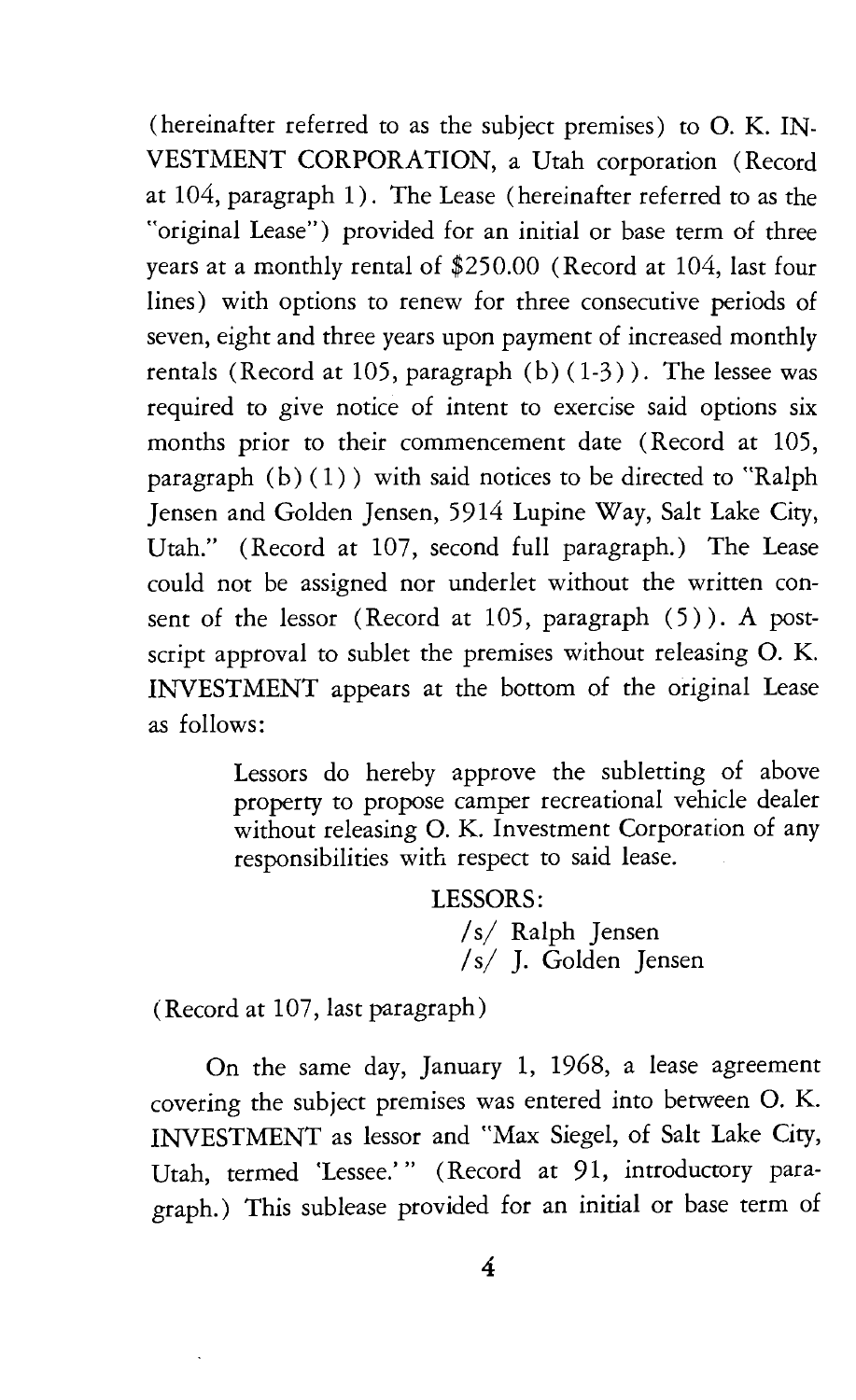one year commencing January 1, 1968 (Record at 91, last two lines) at a monthly rental of \$250.00 (Record at 92, paragraph (b)(1)) with options to renew for four consecutive periods of two, seven, eight and three years upon payment of increased monthly rentals (Record at 92, paragraph (b)  $(1-4)$ ). The sublessee was required to give notice of intent to exercise said option six months prior to their commencement date (Record at 92, paragraph  $(b)(1)$ ). Any notices to be sent to the lessee were to be mailed to "Max Siegel, 850 South Main, Salt Lake City, Utah 84101". (Record at 94, second full paragraph.) This Lease, in turn, could not be assigned or underlet without the written consent of the lessor 0. K. INVESTMENT (Record at 92, paragraph 15).

The sublease has an addendum clause wherein the original lessors of the subject premises, Respondents, would consent to the terms of this particular sublease but Respondents never signed the same (Record at 94, last sentence).

The Record does not show that any other person than the named lessee pursuant to the terms of the sublease paid the first year's rental of \$250.00 to 0. K. INVESTMENT. The record does show that DAN'S CAMPERS paid monthly rental payments to 0. K. INVESTMENT from December 31, 1968, to January 28, 1969 (Record at 33-37). The Record further shows that DAN'S CAMPERS made rental payments to the Respondent RALPH JENSEN from September 30, 1969, through June 30, 1971 (Record at 28, paragraph 7, through page 29, paragraph 8; compare Record, pages 38-48). HOMES AMERICAN STYLE, INC., has made rental payments of \$250.00 from July 29, 1971, through January 3, 1972 (Record at 49-51). In addition, DAN'S CAMPERS paid the taxes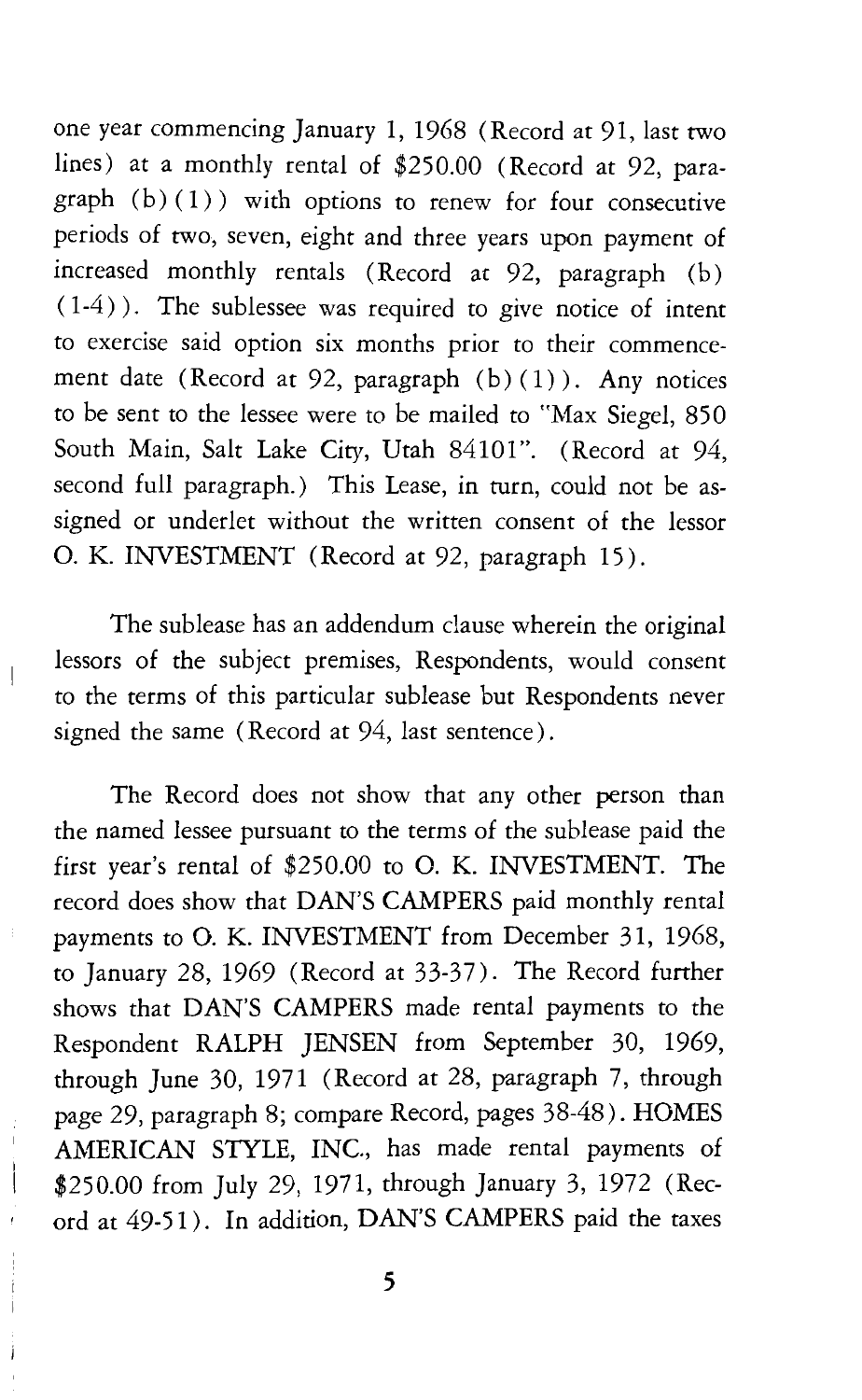on the subject premises in 1969 and 1970 (Record at 29, paragraph 10; record at 52, 53) and HOMES AMERICAN STYLE, INC. paid the taxes for 1971 (Record at 30, paragraph 13; Record at 55).

According to the provisions of the original Lease, 0. K. INVESTMENT was to give six months' written notice of its intent to exercise its option to renew. The first of such notices should, therefore, have been sent on or before July 1, 1970, and be directed to RALPH JENSEN and GOLDEN JENSEN at the address specified. On December 8, 1970, less than one month prior to expiration of the original Lease, Respondent RALPH JENSEN received from DAN SIEGEL, president of SIEGEL TRAILER & AUTO FINANCE COMPANY (Appellants' Brief, page 4), the following letter:

December 8, 1970

Ralph Jensen 5914 Lupine Way City 84121

Dear Mr. Jensen:

We are pleased to enclose our check for the 1970 property taxes for the property leased from you by us at 6210 South State Street, in the amount of \$250.00, as you advised by telephone this week.

We also wish to exercise the right and option to renew and extend the lease for the second option period, January 1, 1971, until December 31, 1977. The monthly rental for that period of time, according to the lease, is \$250.00 per month. We will forward checks in that amount beginning January 1, 1971.

Best regards, DAN SIEGEL

(Record at 57)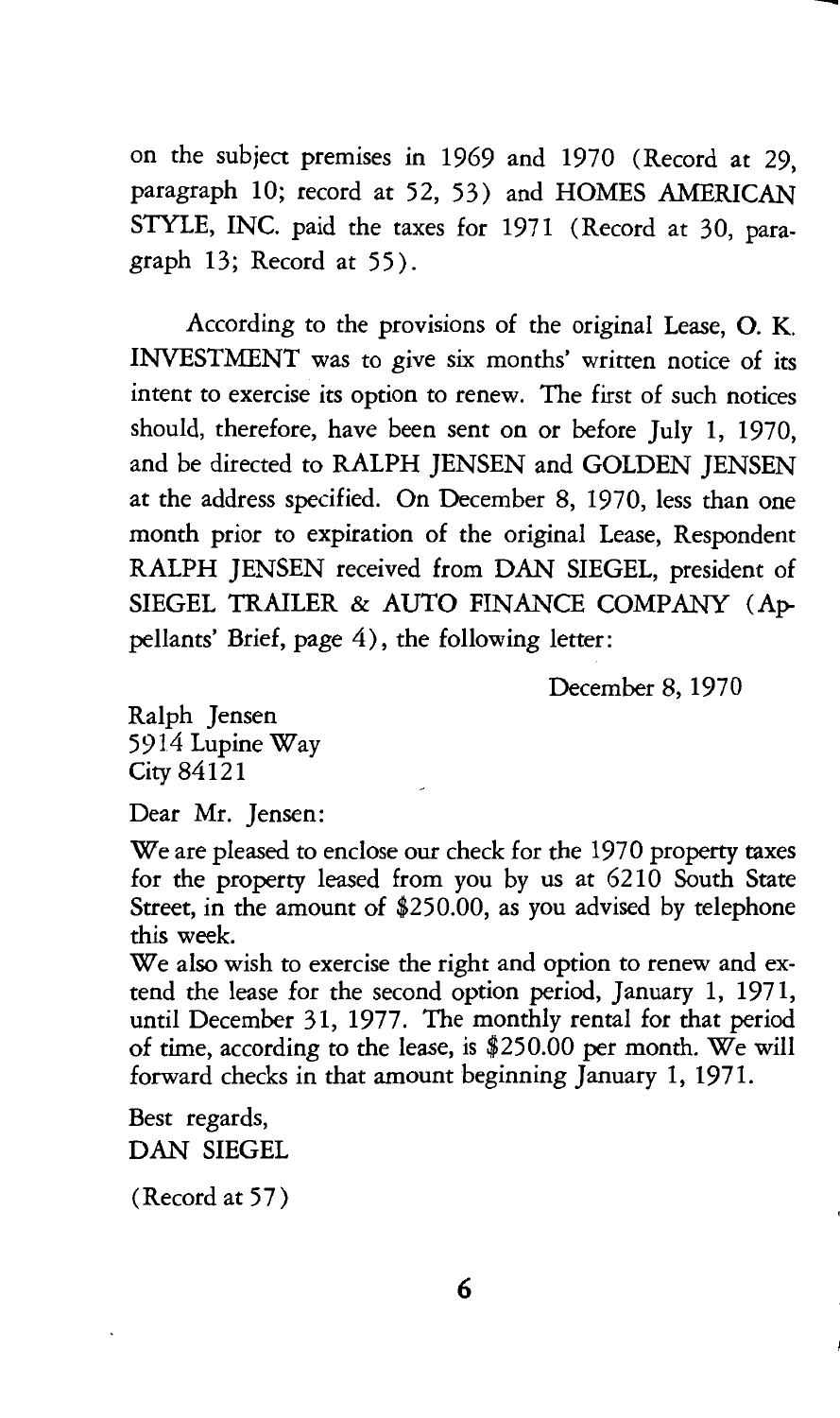Said letter is the only notice claimed to have been given by Appellants regarding exercising the option given by Respondents to 0. K. INVESTMENT under the original Lease (Record at 85, paragraph 3). In the District Court, Appellants relied exclusively on the claim there existed a valid lease because "O. K. Investment Corporation, did assign said lease to Max Siegel, as agent for and on behalf of Trailer Mart, Inc., doing business as Dan's Campers 'N Trailers, via agreement dated the 1st day of January, 1968, ..." (Record at 85, first paragraph 2, second paragraph 3.)

On July 28, 1972, Respondents served upon each of the Appellants a notice required under Section 78-36-3(2) of the Utah Code Annotated (1953), as amended, indicating Respondents considered Appellants DAN'S CAMPERS and HOMES AMERICAN STYLE tenants from month to month and directing said Appellants to surrender and deliver possession of the subject premises by March 1, 1972 (Record at 108). When Appellants refused to quit the premises, Respondents commenced this action in unlawful detainer.

#### ARGUMENT

#### POINT I

THE TRIAL COURT PROPERLY GRANTED SUMMARY JUDGMENT IN FAVOR OF RE-SPONDENTS BECAUSE APPELLANTS WERE MERE TENANTS FROM MONTH TO MONTH, OR, AT BEST, SUBTENANTS, AND AS SUCH HAD NO RIGHT TO EXERCISE THE ORIGI-NAL LESSEE'S OPTION TO RENEW.

The case law is unanimous in holding that privity of contract between an optioner and an optionee is an absolute prerequisite to the existence of a valid option capable of exercise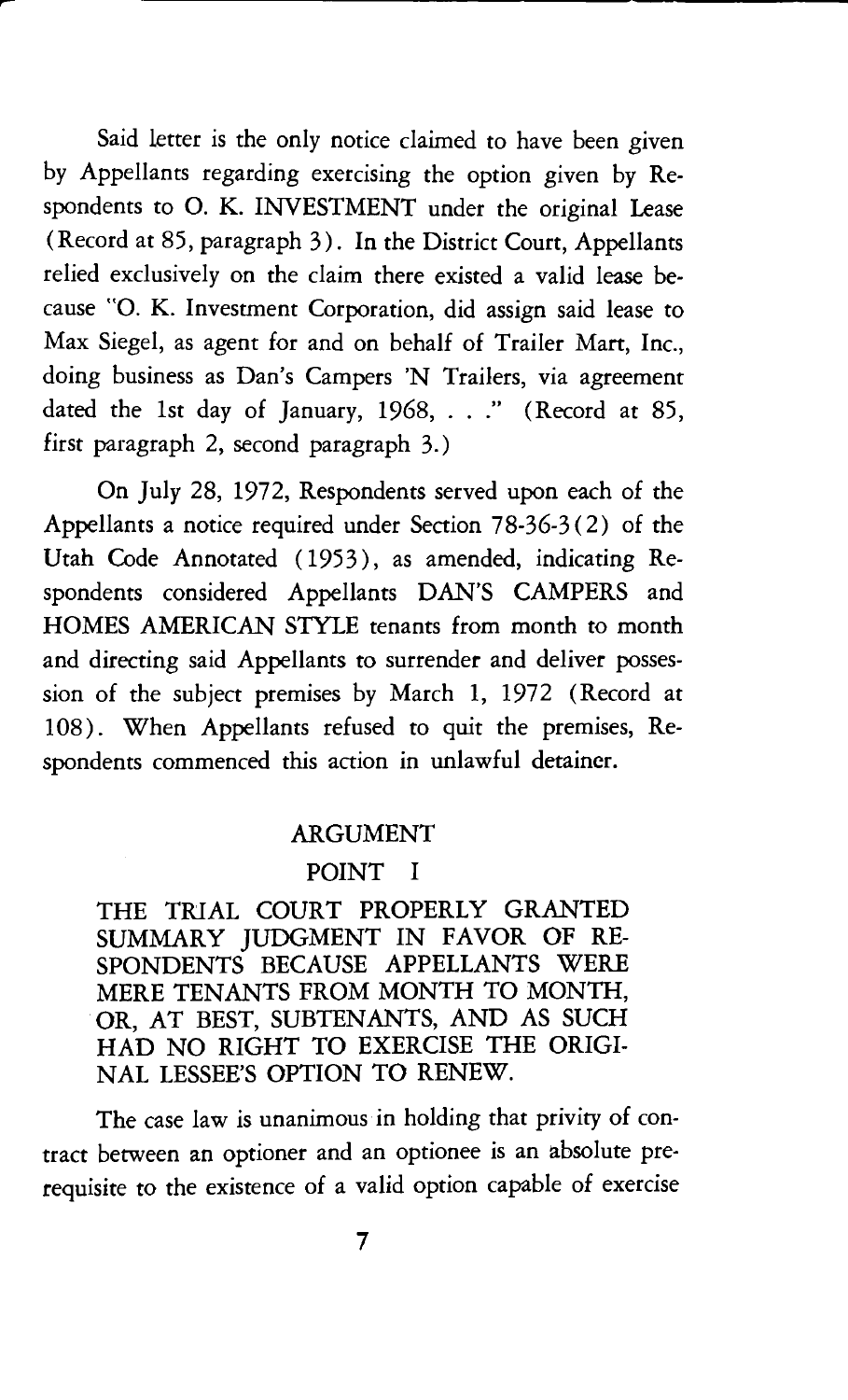by an optionee, and that the lessor's giving of an option to renew a lease to his lessee does not vest in a subtenant of that lessee the right to exercise the option. The general rule is succinctly stated as follows:

> Generally, it would seem that a sublessee by virtue of his sublease from the lessee is not entitled to any of the rights or privileges of renewal given to the lessee as against the lessor or owner of the premises, since there is no privity of contract as between the sublessee and the lessor, and whatever rights the sublessee has are derived solely from his lease contract with the lessee. ( 127 A.LR. 948 at 949; 51 A.LR. 2d 1424.)

\* \* \*

A renewal option expressly conferred upon the lessee, its successors or assigns does not extend to a sublessee, but only to an assignee. *(Loudave Estates, Inc. v. Crossroads Improvement Company, Inc.,* 214 NY Supp. 2d 72 (1961).)

\* \* \*

Nor was appellant entitled, as a subtenant, to a renewal of the lease. He had no privity with the landlord, is not liable on the tenant's covenants, and cannot take advantage of the landlord's covenants with the lessee.  $\ldots$  So, while a lawful assignee of the lease may exercise his assignor's authority of renewal, I find no authority holding that this option may be exercised by an undertenant as such . . ., and is quite clear that no such right exists. Hence, even if it be considered that the acceptance of rent directly from the appellant as subtenant, and notice to quit served upon him, amounted to a recognition of his subtenancy, such recognition did not give him the rights of the original tenant to a renewal. *(Cifelli v. Santamaria,* 75 A. 434 (New Jersey, 1910) .)

\* \* \*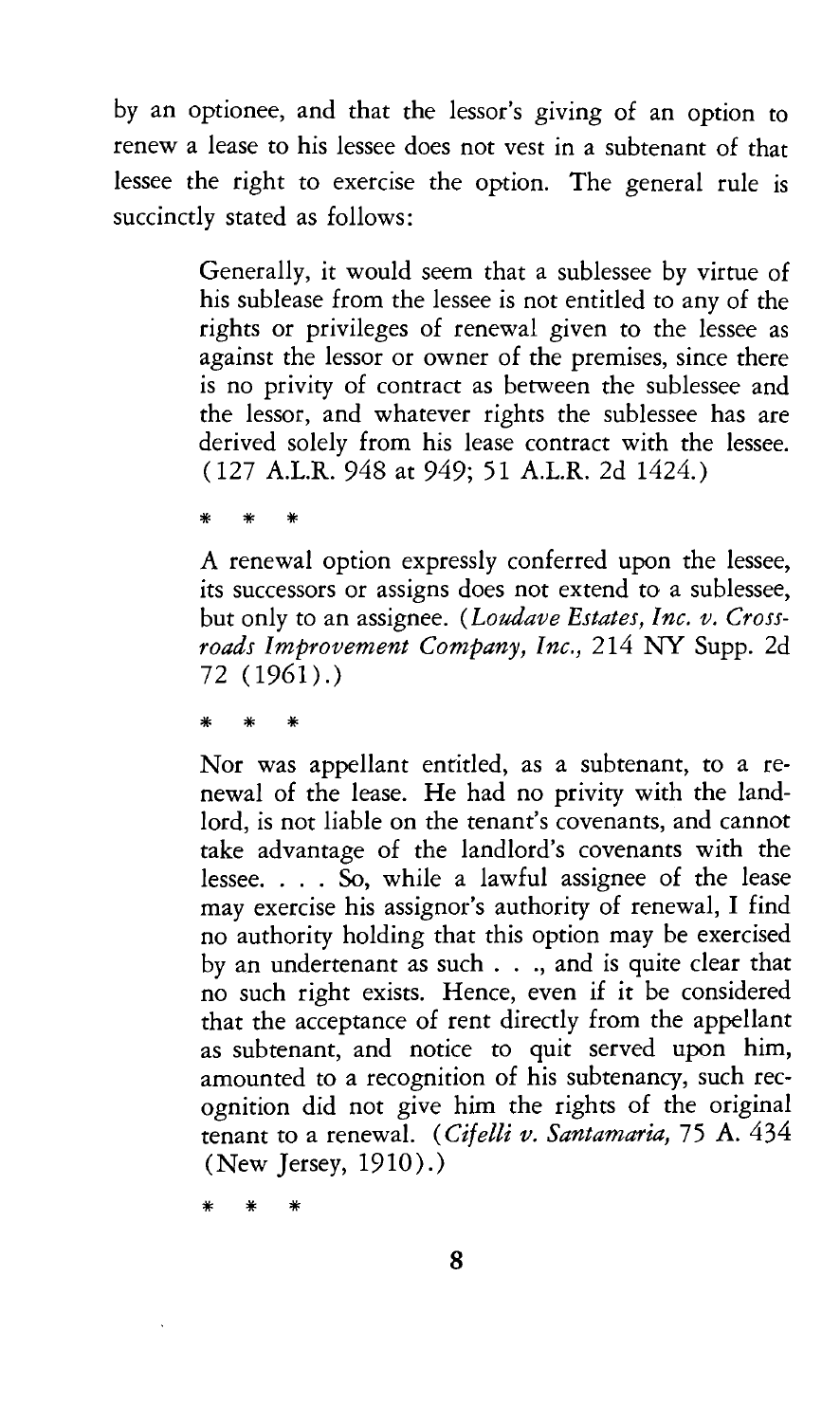The sublease is a new contract . . . . The Lessor is not a party to the sublease, and the subtenant is not a party to the original lease. There is no contractual tie between the subtenant and the owner or lessee. . . . The subtenant cannot defeat the original lessor suing to be reinstated in the possession of the property after his lease had expired. It is true that the subtenant has all the lessee's rights to enjoy the property. This right does not go farther. It does not include in addition the right of renewal given by the first lessor to his lessee. A subtenant has no action against the owner or original lessor for a renewal of the lease by reason of the fact that there is no contract between him and the original lessor, and no legal tie which he can invoke. *(Audoban Hotel Company v. Brunnig,* 46 So. 33, 34 (La., 1908).)

\* \* \*

There is no privity of contract between a sublessee and the original lessor . . . and so it is held that a sublessee does not acquire or succeed to the option of a lessee ... to renew the lease .... Since Davis [sublessee} had no legal right to exercise the option and thus to extend the term of his lease, *his misinterpretation of the lease and the detrimental conduct under the misinterpretation would not confer on him the right to exercise the option belatedly or estop the lessors from asserting that the option had not been timely exercised by Landry* [lessee, sublessor}. *(M. B. Zeidman v. A. Davis,* 342 S.W. 2d 555, 558 (Texas, 1961); see also *N ovosat v. Clary,* 431 S.W. 2d 422, 427 (Texas, 1968).) [Emphasis added.}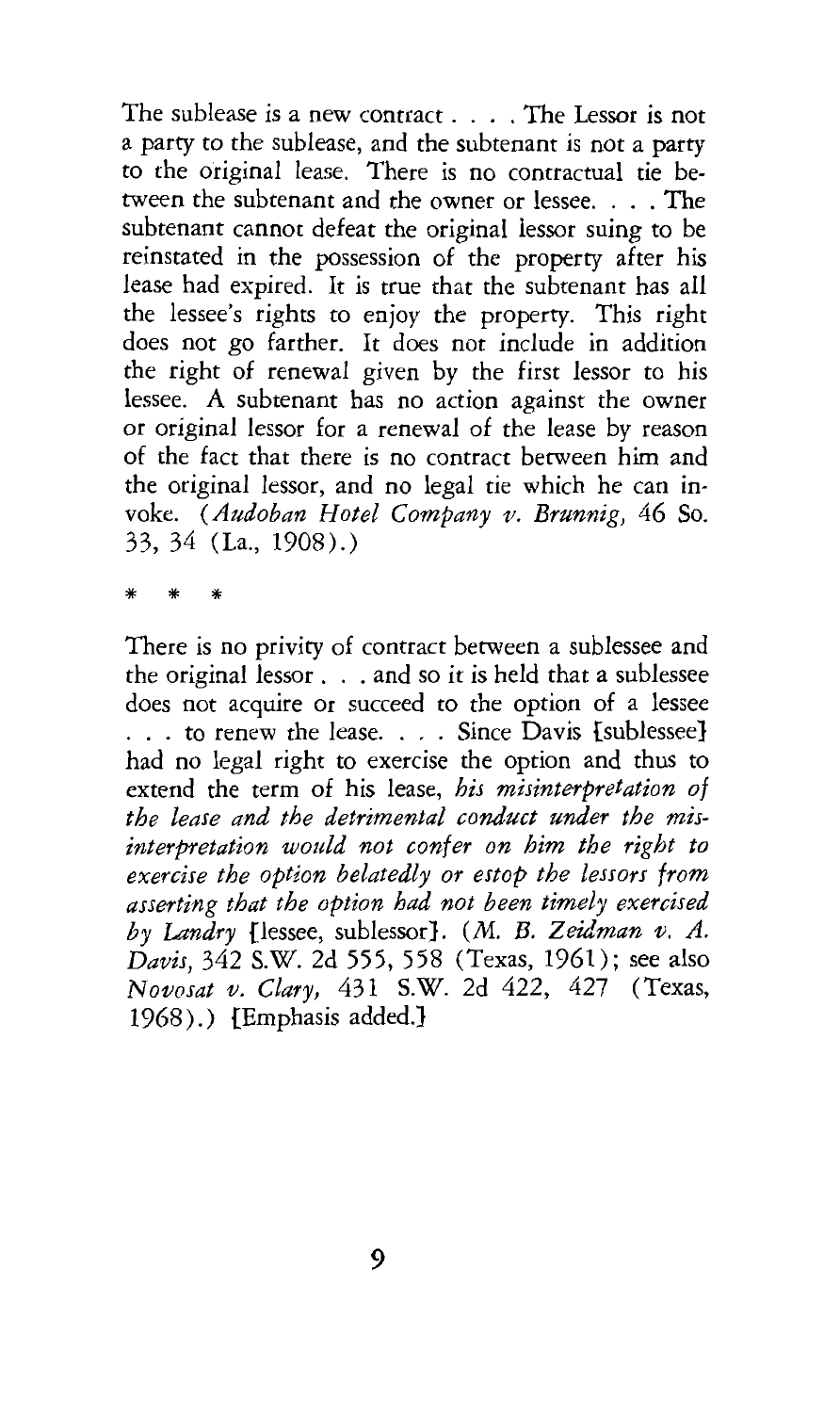#### POINT II

APPELLANT DAN'S CAMPERS AND HOMES AMERICAN STYLE, INC. ARE SUBTENANTS AND NOT ASSIGNEES OF THE ORIGINAL LEASE.

Respondents respectfully submit that one fact exists which *is dispositive* of *this* entire case and which has been completely and purposefully omitted from *discussion in* Appellants' Brief and that *is* that the second lease agreement (be *it* an assignment or sublease) *is* not made by the parties Appellants' claim to now hold the subject property as assignees. Appellants claim:

> That defendant 0. K. Investment Corporation did assign said lease to Max Siegel, as agent for and *in*  behalf of Trailer Mart, Inc., doing *business* as Dan's Campers 'N Trailers. . . .

> That on the same day, January 1, 1968, Max Siegel as agent for and on behalf of Trailer Mart, Inc., dba Dan's Campers 'N Trailers, entered *into* an agreement with O. K. Investment Corporation. . . . (Record at 85, first paragraph 2 and second paragraph 2.)

In support of its position that said agreement was not made with DAN'S CAMPERS as claimed by Appellants, Respondents placed *in* evidence a copy of the second lease wherein it clearly and unequivocably states that the sublessee is not DAN'S CAMPERS but is in fact MAX SIEGEL individually. The lease is between 0. K. INVESTMENT CORPORATION and "Max Siegel, of Salt Lake City, Utah, termed 'Lessee.'" (Record at 91, first paragraph.) The lessee is again identified under the provision directing sending of written notices: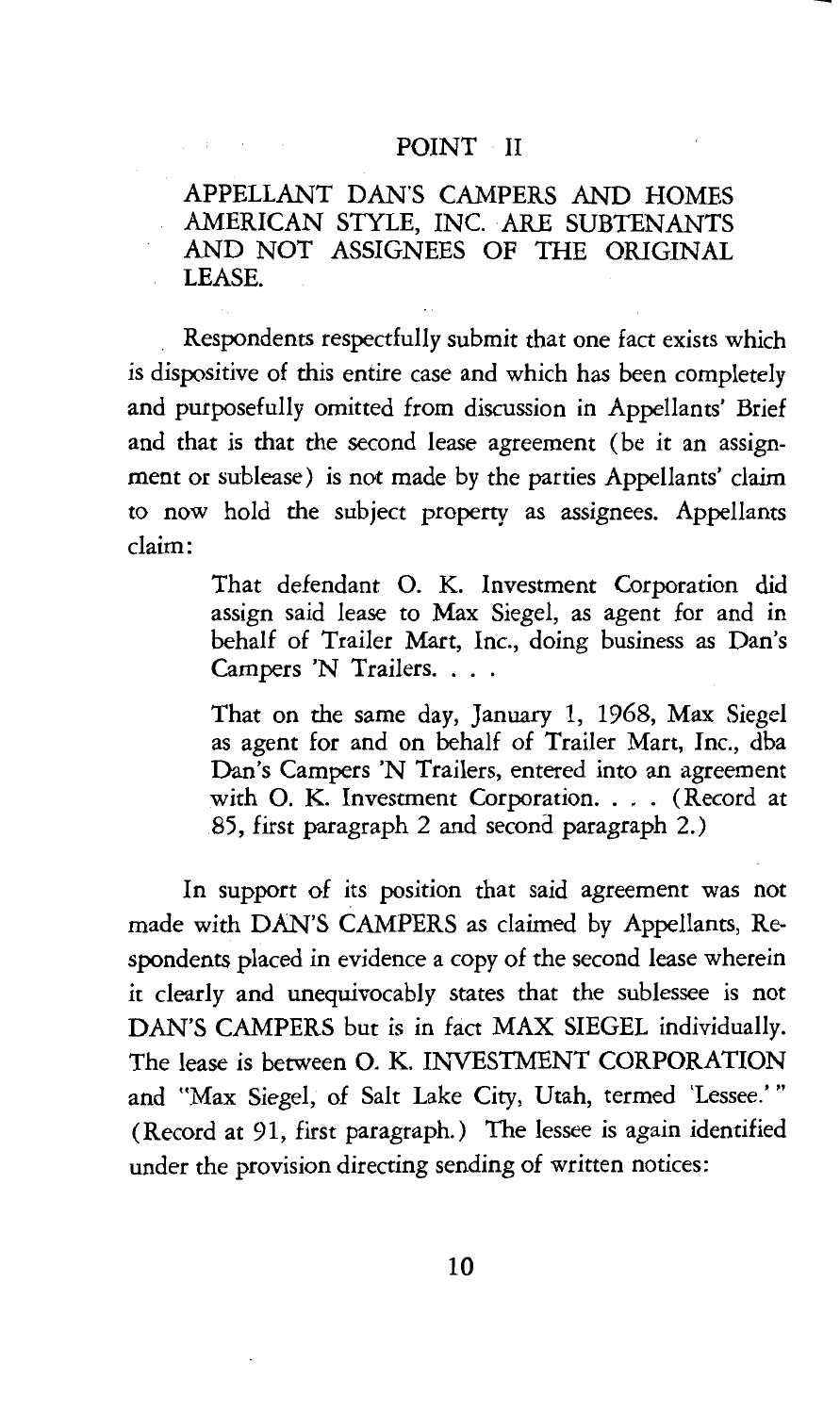Lessees, Max Siegel, 850 South Main, Salt Lake City, Utah 84101. (Record at 94, second full paragraph.)

The Agreement *is* signed:

#### LESSEES: *Is/* Max Siegel

(Record at 94.)

There is absolutely no mention of a Nevada corporation known as TRAILER MART, INC. doing business in Utah under the assumed name of DAN'S CAMPERS 'N TRAILERS, or that MAX SIEGEL was acting in behalf of and as president of that corporation or that he was in any way connected with said corporation. There is not one scintilla of evidence that anyone other than MAX SIEGEL as shown by the written document was the contracting party.

Even the affidavit of DAN SIEGEL, who subsequently became president of DAN'S CAMPERS, does not claim that MAX SIEGEL signed said Lease on behalf of that corporation. Said testimony would not be admissible in any event since the parol evidence rule prohibits oral testimony which would establish an agency where the written document contains no ambiguity as to the contracting party:

> To permit an agent who has signed his own name unqualifiedly to a contract to introduce extrinsic evidence to show that he is not a party, the contract itself must contain some provision which shows that he is acting in a representative capacity and which creates an ambiguity as to the party intended to be bound. *(Coughlin v. Blaire,* 41 Cal. 2d 587, 262 P.2d 305 (1953); see also *Otis Elevator Company v. Barry,* 28 Cal. App. 2d 430, 82 P.2d 704 ( 1938); *Dries v. Trenton Oil Company,* 86 A.2d 427 (New Jersey, 1952) .)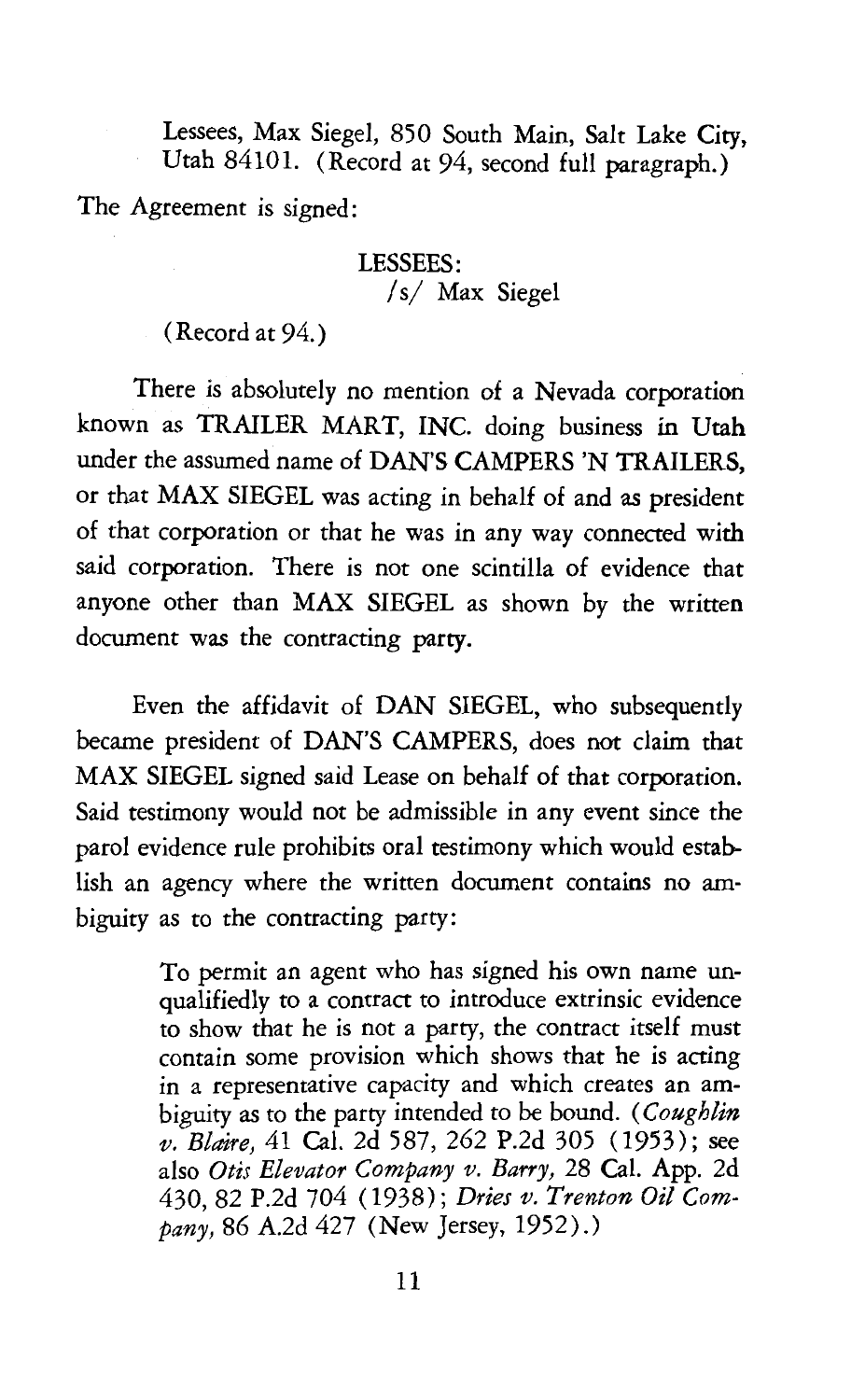Where the lease is clear and concise as to the contracting parties, the District Court had no alternative but to conclude that the sublessee from 0. K. INVESTMENT was MAX SIEGEL and not DAN'S CAMPERS or HOMES AMERICAN STYLE, and, therefore, even if the second lease was an assignment and not a sublease, it was an assignment to MAX SIE-GEL and DAN'S CAMPERS was not in privity with the Respondents and acquired no right to exercise an option given to 0. K. INVESTMENT in the original Lease. Again, Respondents submit that this fact alone is dispositive of Appellants' claim that DAN'S CAMPERS is the assignee of 0. K. IN-VESTMENT'S lease with Respondent.

#### POINT III

ASSUMING ARGUENDO DAN'S CAMPERS AND NOT MAX SIEGEL IS THE LESSEE UN-DER THE SECOND LEASE AGREEMENT, THE SECOND LASE IS A SUBLEASE AND NOT AN ASSIGNMENT OF THE ORIGINAL LEASE, AND THE SUBLESSEE HAS NO RIGHT TO EXER-CISE THE OPTION TO RENEW THE ORIG-NAL LEASE.

Appellants have argued that the second lease agreement was in fact an assignment of 0. K. INVESTMENT'S interest under the original Lease and DAN'S CAMPERS' subsequent exercise of the option to renew places Appellants in "lawful possession of the premises under a valid and binding lease." (Appellants' Brief, pages 8-9.)

Respondents take no issue with the numerous citations set forth in Appellants' Brief regarding substance or operation of a lease controlling over definition. In other words, an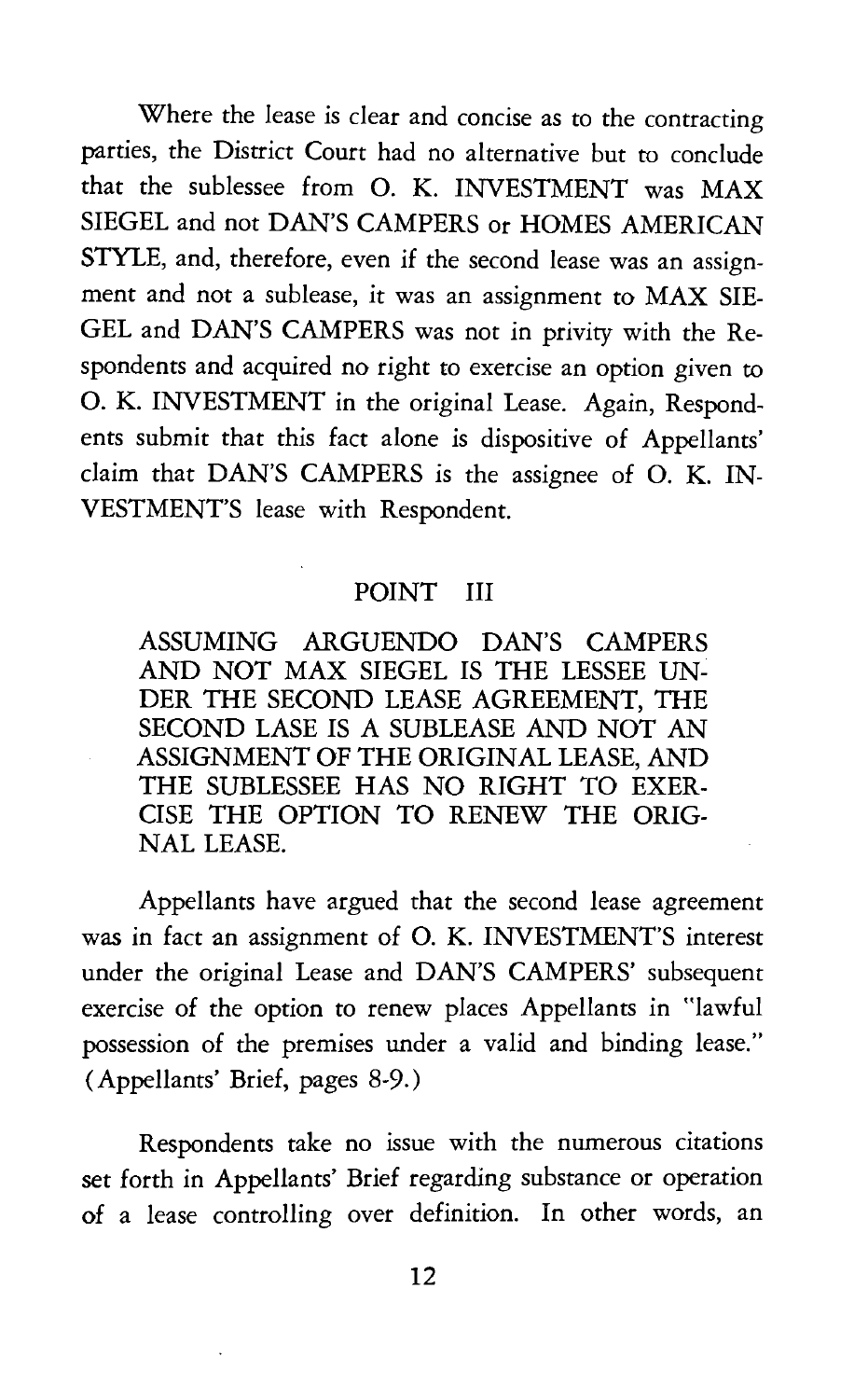agreement entitled "sublease" may, by its operation, be an assignment if the entire interest of the sublessor is transferred and if other criteria are met. (See *Weintraub v. Weingart,* 277 P. 752 (Cal., 1929).)

Respondents, however, submit that the second lease agreement was and is, in fact, by intention and operation, a sublease and not an assignment. In regards to the intent, the original Lease required Respondents' written approval to "assign or underlet". (Record at 105, paragraph (5).) Consequently, when the original lease was executed, the following authorization was added:

> Lessors do hereby approve the *subletting* of above property to proposed camper recreational vehicle dealer without releasing O. K. Investment Corporation of any responsibilities with respect to said lease. (Record at 107.) {Emphasis added.}

As between Appellants and 0. K INVESTMENT, the second lease could be an assignment without being an effective assignment as between Appellants and Respondents:

Í

An assignment in violation of a restriction is not void, but voidable at the option of the lessor. Such an assignment is good as between the assignor and assignee, subject to whatever rights the lessor may have. (Morrison *v. Nelson,* 213 P.2d 335 (Wash., 1951).)

Since Respondents consented only to "subletting" the subject premises and not an assignment, even if the second lease was an assignment from 0. K. INVESTMENT to MAX SIEGEL, it would be voidable by the Respondents since it was made without their written consent.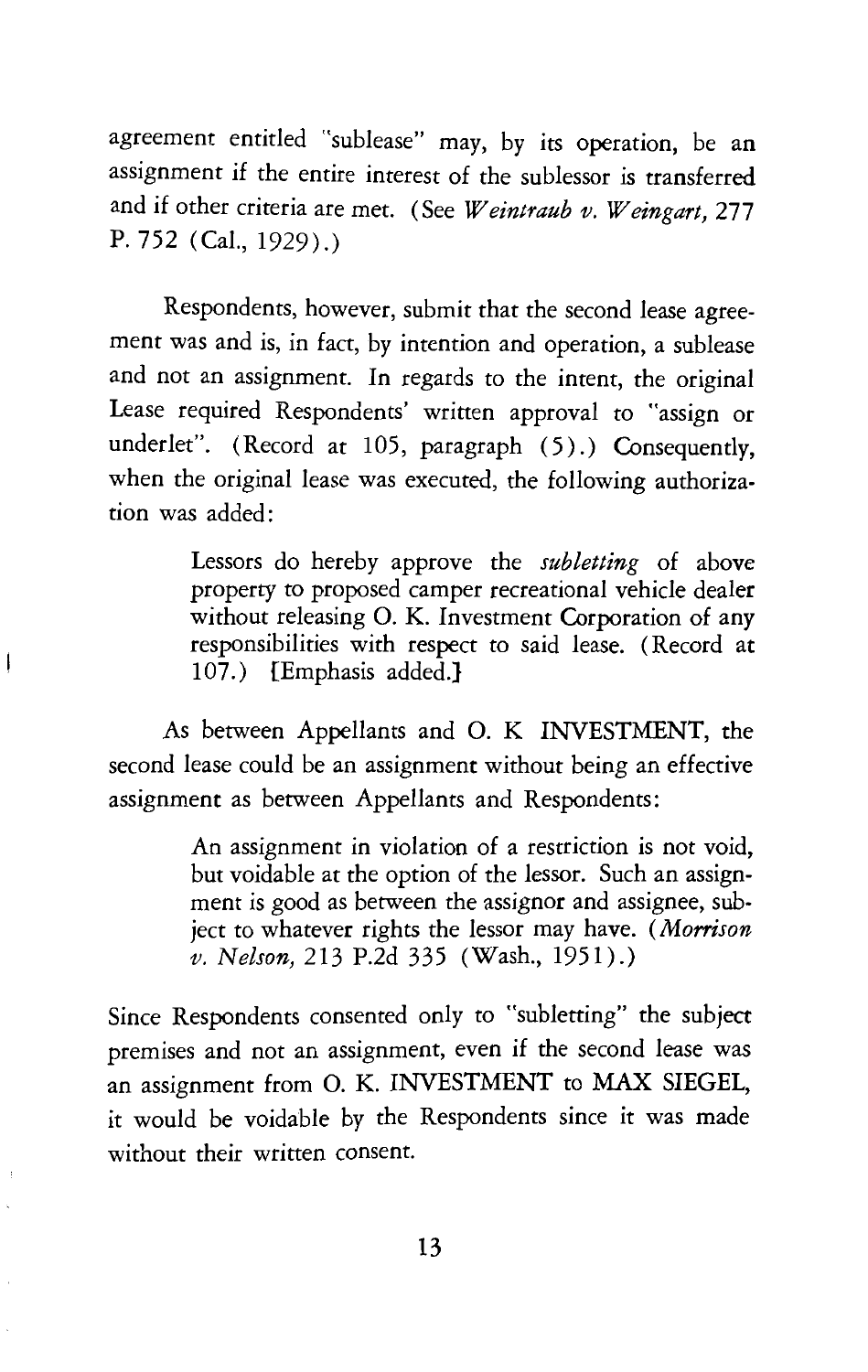Appellants' principal contention, however, is that 0. K. INVESTMENT conveyed its *entire interest* in the leased premises to MAX SIEGEL, thereby creating an "assignment'', however otherwise denominated. Appellants acknowledge that Respondents granted 0. K. INVESTMENT a lease for a base term of three years with an option to renew for three periods totalling an additional 18 years. Under the terms of the second lease, 0. K. INVESTMENT granted to MAX SIEGEL a oneyear lease with four options to renew for an additional period equalling 20 years. Appellants maintain that 0. K. INVEST-MENT by granting MAX SIEGEL a one-year base term together with an option to renew the remaining two years of its own base term in its lease with Respondents, and since the remaining three option renewal periods are identical in each lease, 0. K. INVESTMENT in effect conveyed to MAX SIE-**GEL** its entire interest in the original lease.

--

While the proposition that a lessee's conveyance of an entire interest in a lease constitutes an assignment of the lease is a correct statement of the law as set forth in *Groth v. Continental Oil Company,* 373 P.2d 548 (fdaho, 1952), cited in Appellants' Brief, Appellants took the citation out of context in their brief and ignored one important qualification to the "entire interest" factor as set forth in that decision.

The facts in *Groth* are somewhat complex in that it involves the purchase and lease together with a leaseback to the original lessor, but one of the contentions of Continental Oil is that because they had an option period as a lessee, which, when added to the base term of their lease, constituted a longer term than they gave to their sublessee, Continental Oil in effect retained a reversionary interest in the lease and therefore had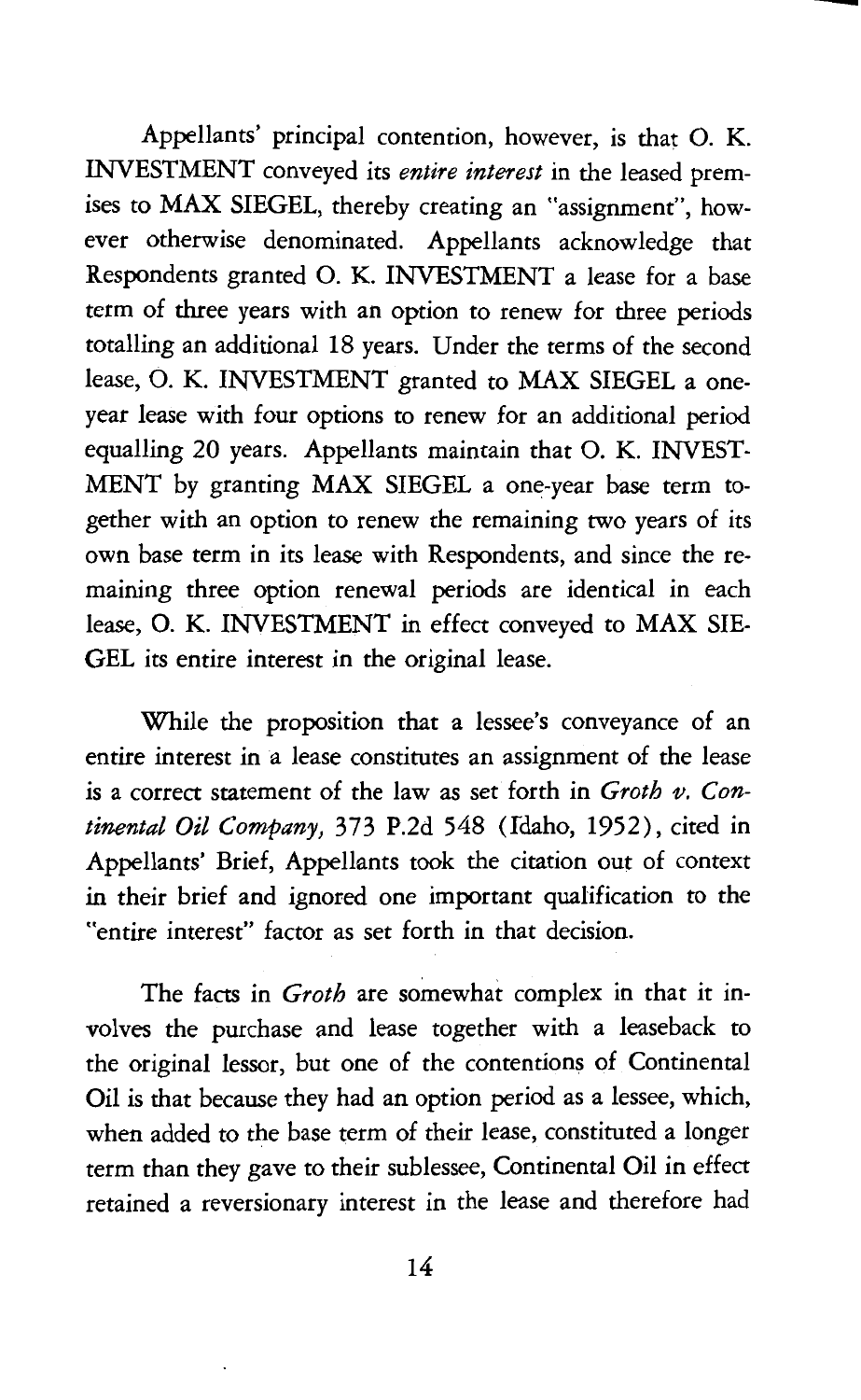not assigned the entire term of their lease. The court refused to include the option period in determining whether Continental had a reversionary interest, holding that the option was wholly executory until exercised and created no interest until that time:

> Conoco contends that the option to renew, contained in its lease from Wilkie, had the effect of extending the term for the full ten years permitted by the terms of the option; thus, it held a longer term than that which it granted to Wilkie in the lease-back; that it therefore held a reversionary interest in the leasehold, and the lease-back could not operate as an assignment.

> The provision involved is a conditional option, for renewal, not a covenant to extend the term. {The only condition, however, was that the optionee give 60 days' written notice.} As such it is merely an offer, and does not convey to, nor invest in the optionee a present estate in the land until it is exercised. (373 P.2d at 550.)

From its own base lease term of three years, 0. K. IN-VESTMENT conveyed to MAX SIEGEL a lease term of only one year, with an option to renew for two years, thus retaining a reversionary interest in the event the contingency, timely notice of the intent to exercise the option, was not met. Having retained a reversionary interest, 0. K. INVESTMENT did not "assign" its "entire interest" in the lease to MAX SIEGEL, and SIEGEL was a sublessee and did not acquire the rights to exercise an option to renew given to 0. K. INVESTMENT under the original Lease.

Assuming arguendo the second lease was an assignment, it was an assignment by 0. K. INVESTMENT to MAX SIE-GEL, and not to DAN'S CAMPERS, as evidenced by the written agreement itself, and thus DAN'S CAMPERS obtain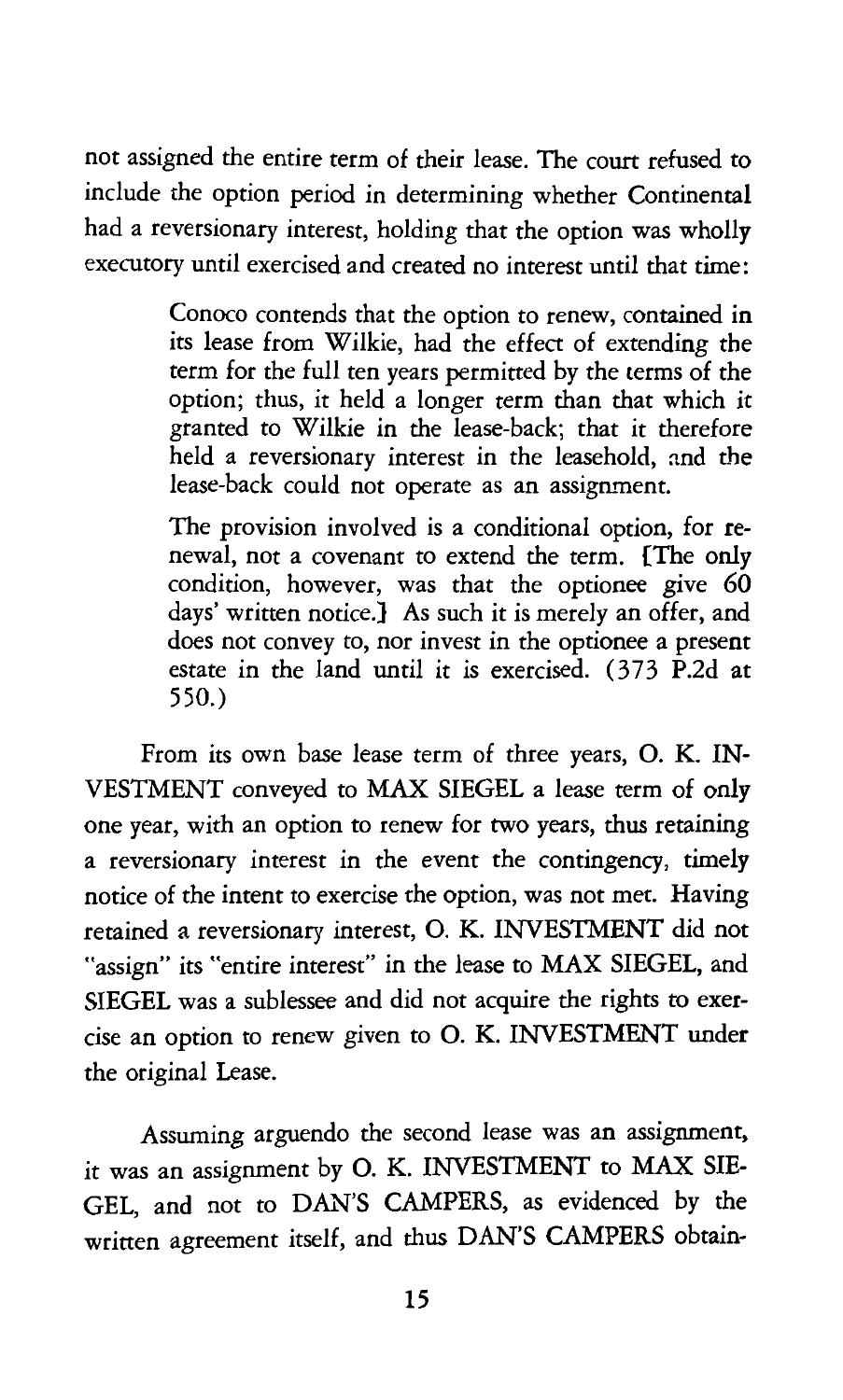ed absolutely no interest or right in the subject premises by the payment of monthly rent other than establishing a tenancy from month to month.

#### POINT IV

THE DOCTRINE OF ESTOPPEL, IF APPLIC-ABLE IN THIS CASE, WOULD CREATE ONLY A TENANCY FROM MONTH TO MONTH AND WOULD NOT VEST OR TRANSFER TO APPELLANTS RIGHTS BELONGING SOLELY TO THE ORIGINAL LESSEE.

Appellants maintain that by accepting monthly rental payments and taxes, Respondents are estopped to deny that DAN'S CAMPERS is in possession as assignee under a valid and binding lease. Respondents have never maintained that they incurred *no* obligation to Appellants by accepting their monthly rental checks, but the question arises as to the scope and ambit of the resultant obligations. Appellants would have the court accept the theory that by accepting a check from any other person than the lessee named in the lease, a substitution of lessees occurs and the lease is enforceable by anyone who has paid or contributed to payment of the rent. Appellants DAN'S CAMPERS and HOMES AMERICAN STYLE, INC. take the position that since they paid monthly rent for two years they acquired MAX SIEGEL'S rights to exercise the option he had as an assignee and that they could therefore continue in possession for twenty-one years under the original lease. To assert such a claim is to entirely misconstrue the doctrine of equitable estoppel as it applies to the payment of rent.

It is clear that DAN'S CAMPERS and HOMES AMERI-CAN STYLE are not in possession under a valid lease. The original Lease between Respondents and 0. K. INVESTMENT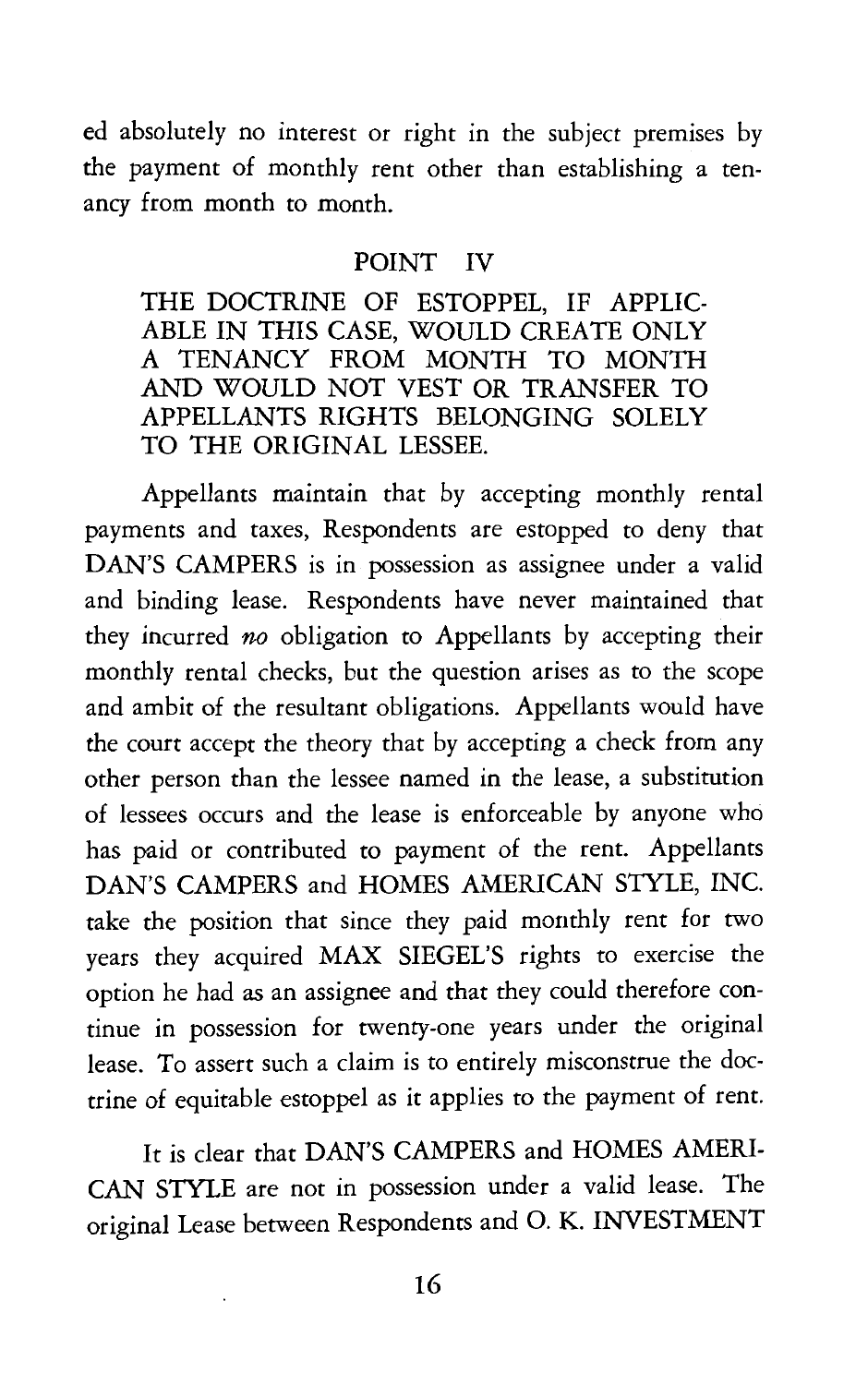had previously expired and the purported exercise of option by SIEGEL TRAILER & AUTO FINANCE (or DAN'S CAMP-ERS and HOMES AMERICAN STYLE) is wholly invalid since there is no privity of contract between the optionor and optionee. Appellants therefore occupied the premises under an invalid lease but paid the monthly rental and taxes reserved in the lease. A relationship therefore arises of landlord and tenant between Respondents and Appellants, but the law is clearly to the effect that the original Lease is not incorporated into that relationship, but only that a tenancy from month to month arises.

> When an invalid lease reserves a rent payable in monthly installments, and the tenant pays and the landlord accepts one or more monthly payments, there is authority for the proposition that the tenancy becomes one from month to month. Moreover, it has been held in a number of cases that where a tenant enters under a lease for a term of years which is unenforceable under the Statute of Frauds, and pays the 'monthly' rent as agreed or as provided in the lease, he becomes a tenant from month to month. In other cases, the courts, without reference to the factor or the manner in which the rent was reserved or provided in the lease, have held or recognize that where there is entry under an invalid lease for a definite term and rent is paid monthly, the tenancy is one from month to month. ( 49 *Am. fur. 2d* §50, p. 94, footnotes omitted.)

One of the cases cited in *Am. fur.* in support of this proposition is a decision by this Court - Utah Loan & Trust Com*pany v. Garbutt,* 6 Utah 342, 23 P. 758 ( 1890). In that case the tenant went into possession of certain property under a letter-lease agreement which was invalid because it violated the Statute of Frauds. While in possession, however, the tenant paid a monthly rental provided in the invalid lease for a per-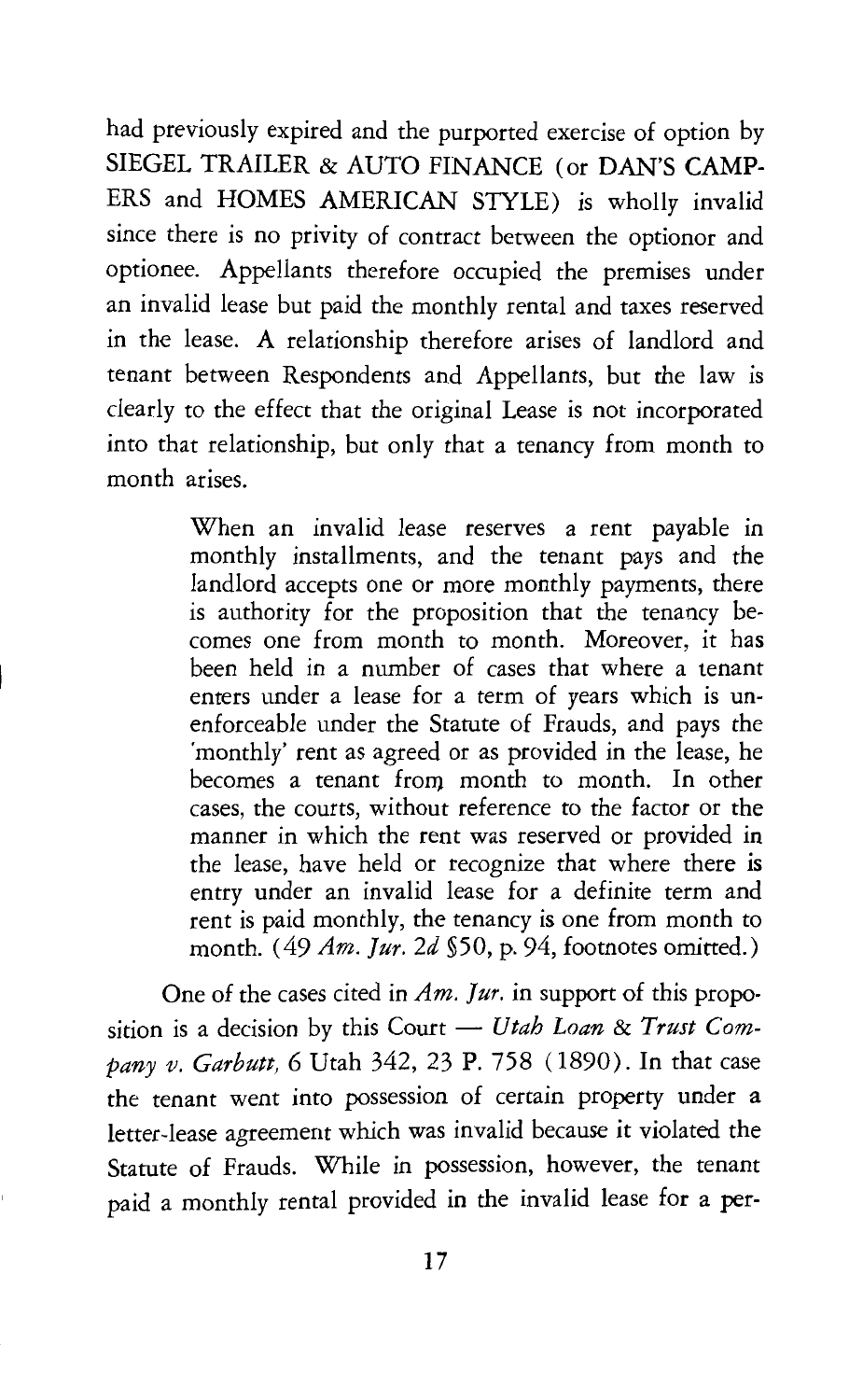iod of two years, and the rental was accepted by the lessor. The only difference between the *Garbutt* case and the case before this Court is that in the former the lease agreement was invalid because the *lessor* lacked authority to make a binding agreement, and in the latter the *lessee,* not being in privity with the lessor, lacked authority to exercise the option. In *Garbutt,* the lessor later served notice to quit the premises effective one month after date of service, and thereafter commenced an action for unlawful detainer. The trial court concluded that the landlord could not challenge the tenant's rights under the lease and granted judgment against the landlord. This Court reversed that decision and held that the acceptance of monthly rent as provided under the invalid lease created only a tenancy from month to month:

> And now the question arises, what effect did this acceptance of rent have upon the rights of the parties? The defendant was simply a tenant at will until the acceptance of rent by the lessor, and that converted the holding into a tenancy from month to month, and one month's notice to quit prior to July the 1st was sufficient to terminate the tenancy at that time. In the case of *Anderson v. Prindle,* 23 Wend. 616, the court said: 'It appears by the affidavit that Prindle went into possession under an agreement for a written lease for the term of one year and eight months from the 1st of September, 1835, and that a few days after he entered into possession, he violated the agreement by refusing to accept the lease, and execute the counterpart thereof. By that act he became a mere tenant at will or by sufferance, and liable to be ejected immediately. *(Hegan v. Johnson,* 2 Taunt. 149.) And he would have continued so, if Anderson had not changed the character of that tortious holding by receiving rent from him subsequent to that time, from month to month, at the rate specified in the verbal agreement for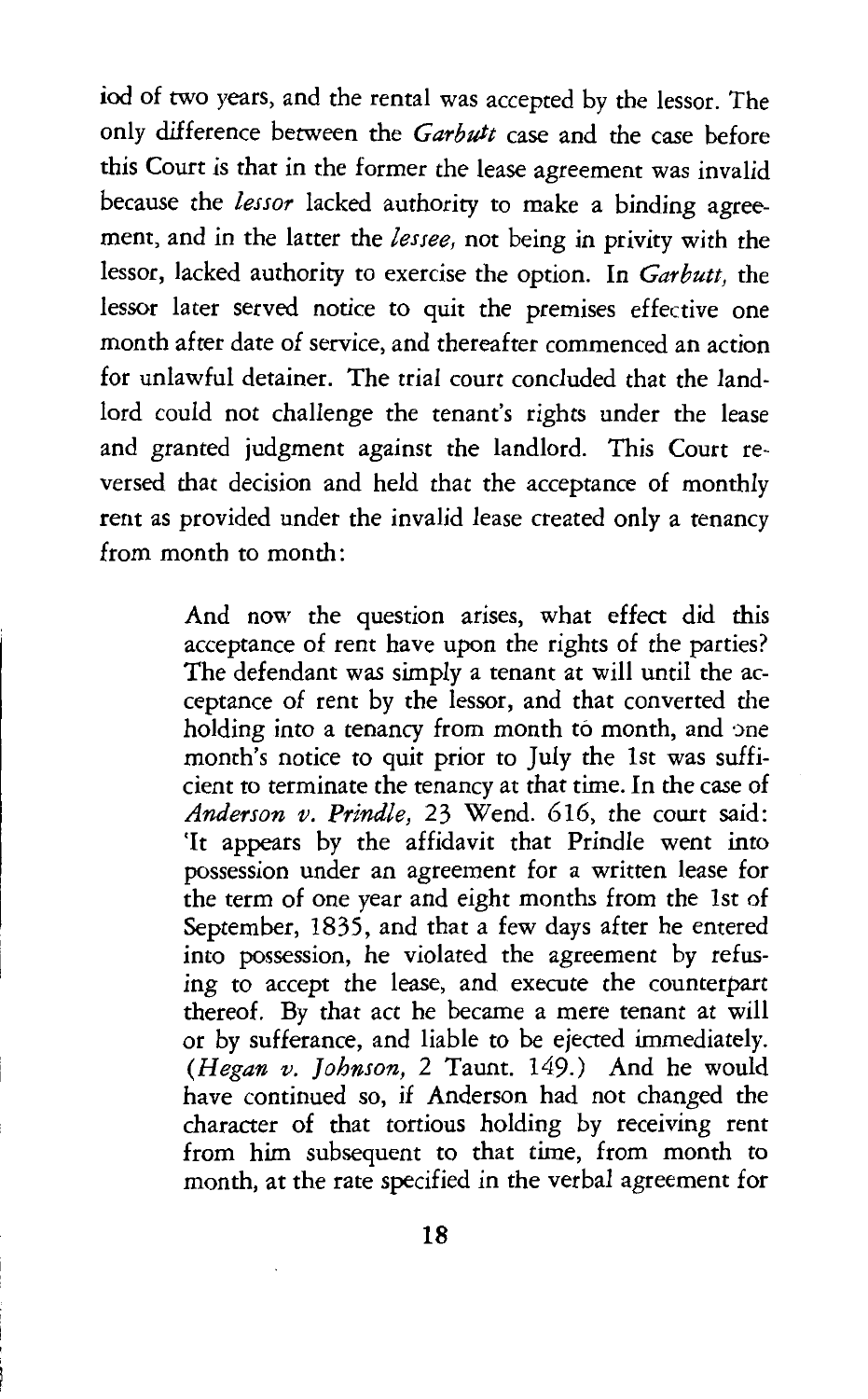a lease. \* \* \* The legal construction of the acts of the parties, in accepting and paying rent monthly, was to create a tenancy from month to month, commencing on the 1st of September, 1835. The tenant was therefore entitled to a month's notice to quit at the end of some months from the commencement of the tenancy.' To the same effect is Tayl. Landl. and Ten. §§57-60, 61 and 4 Kent, Comm. ( 12th Ed. 114.) The landlord, by permitting the tenant to take and retain possession of the property, and by accepting rent, does not bind himself to perform so much of the lease as remains executory. (23 P. at 758-759.)

The rule in *Garbutt* has been recognized more recently by this Court in *Greenwood v. Jackson,* 102 Utah 161, 128 P.2d 282 (1942). See also 6 A.LR. at 725.

With regard to the Appellants' claim of detrimental reliance on Respondents' acceptance of the rent, Respondents submit that the Appellants' claim of expenditure of \$40,000 in permanent improvements upon the consent and approval of Respondents is without support and is interpolation of the facts. The sole evidence in this regard is found in the affidavit of DAN SIEGEL as follows:

 $\mathbf{I}$ 

That during the month of April or May of 1971, affiant contacted Ralph Jensen, plaintiff in the aboveentitled action, and visited the property in question with Mr. Jensen and informed him that affiant planned to sell modular homes through a business organization and anticipated locating a modular homes sales lot on a portion of the property in question and affiant explained to Mr. Jensen that two modular homes would be installed thereon as display units, and Mr. Jensen made no objection to the same at that time and did in fact indicate his approval. (Record at 31.)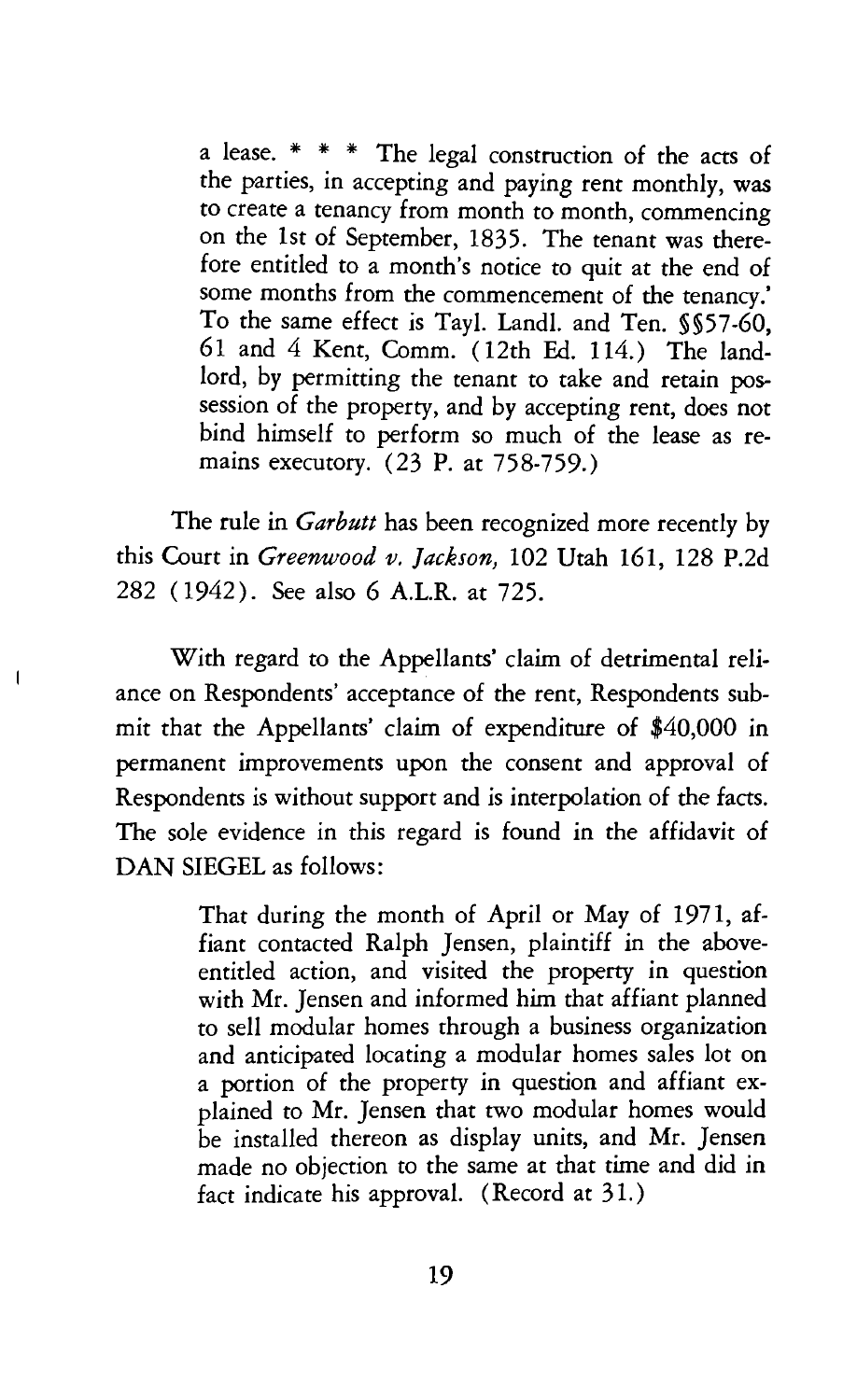There is no evidence of \$40,000 in improvements nor that RALPH JENSEN knew or consented to any "permanent improvements" or "extensive and valuable improvements" nor that the other co-lessee J. GOLDEN JENSEN was ever consulted by Appellants regarding this matter. Respondents have never laid claim to any "permanent fixtures" in the form of modular home displays whatever, and it is contemplated that all such modular homes will be removed by the Appellants and will remain their property. Certainly Appellants offered no evidence that even suggests that "the two modular homes {which} would be installed thereon as display units" are permanent fixtures, nor that MR. JENSEN indicated that Appellants could maintain the modular homes on the property for the same length of time Respondents had leased the property to 0. K. INVESTMENT.

#### POINT V

ţ

THERE IS NO EVIDENCE OF THE EXISTENCE OF ANY MATERIAL FACT IN DISPUTE IN THIS MATTER AND SUMMARY JUDGMENT WAS PROPER DISPOSITION OF THIS MAT-**TER** 

It is hard to conceive of a more inconsistent posture than that assumed by Appellants in this case on the issue of the propriety of summary judgment. At the hearing before the District Court on Respondents' motion for summary judgment counsel for Appellants concurred with Respondents' statement that there was no genuine issue of any material fact in this case, and Appellants themselves moved the Court for a summary judgment in their favor. Having received an adverse ruling which denied their motion and granted Respondents' summary judgment, Appellants have asked this Court to reverse the District Court's ruling denying their motion for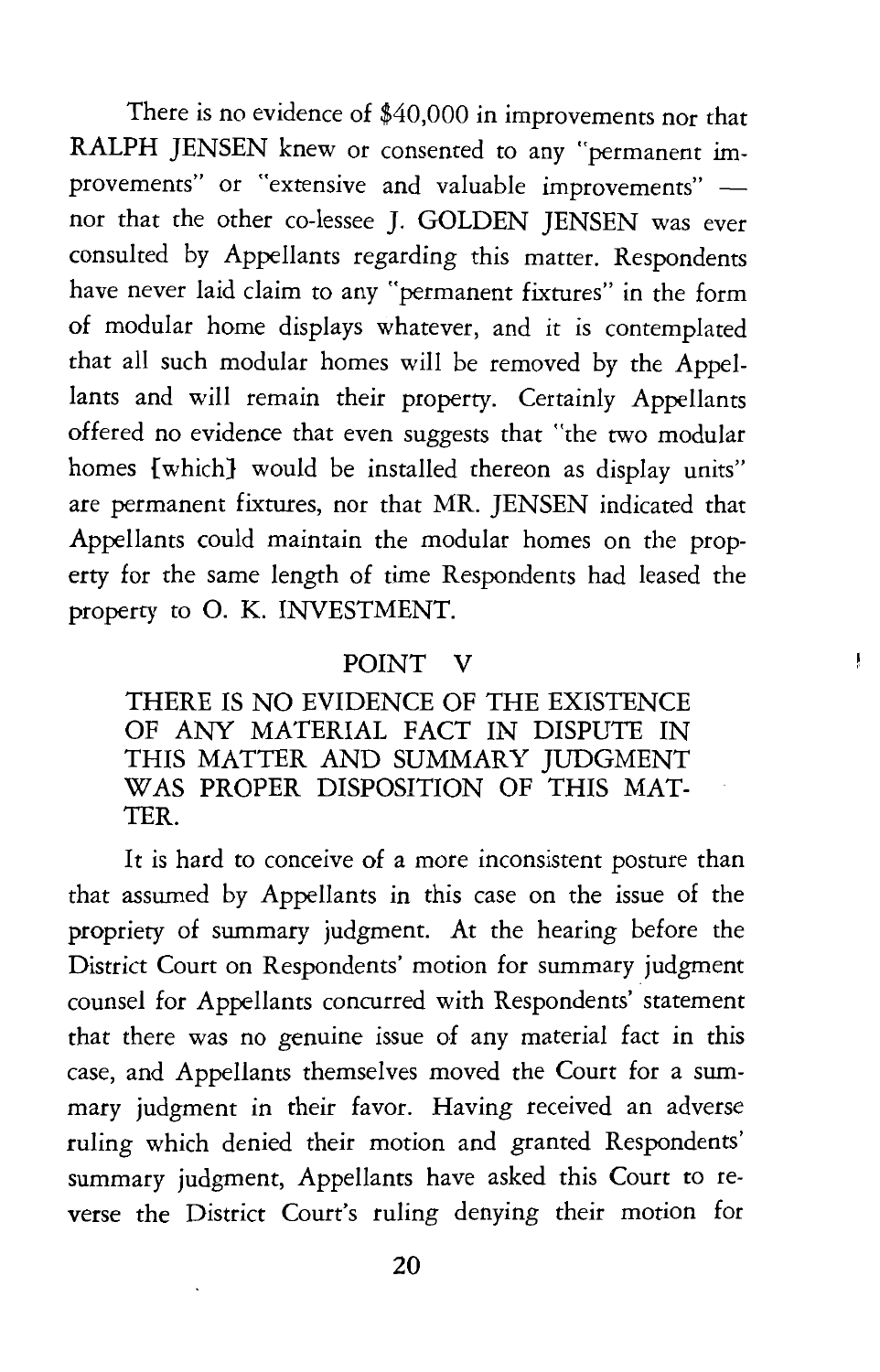summary judgment. On the one hand they represent to this Court, as they did to the District Court, that there is no genuine issue involving any material fact in dispute between the parties, and they are therefore entitled to a summary judgment. But on the other hand, if Appellants are not entitled to a summary judgment, they maintain that Respondents are also not entitled to a summary judgment because there now is a genuine issue of material fact in dispute.

Both Respondents and Appellants rely upon the written documents which have been placed into evidence. The statements in the affidavit of DAN SIEGEL are virtually uncontroverted and must be assumed to be true. The facts which Appellants claim constituted equitable estoppel were before the Court, and Respondents took no issue with those facts as stated by the Appellants. Respondents submit that with the facts accepted most favorably to the Appellants, the District Court properly granted summary judgment in favor of the Respondents.

#### POINT VI

RESPONDENTS TAKE NO ISSUE WITH THE ARGUMENTS SET FORTH IN POINT IV OF APPELLANTS' BRIEF AND WOULD CON-SENT *TO* MODIFICATION OF THE DISTRICT COURT'S JUDGMENT OF UNLAWFUL DE-TAINER *TO* EXCLUDE FROM THE EFFECT THEREOF THE DEFENDANTS SIEGEL TRAIL-ER & AUTO FINANCE COMPANY, THE STATE OF MAX SIEGEL AND DAN SIEGEL.

#### **CONCLUSION**

Appellants were not the assignees of the original Lease and consequently had no right or authority to exercise the original lessee's option to renew the lease. By going into possession